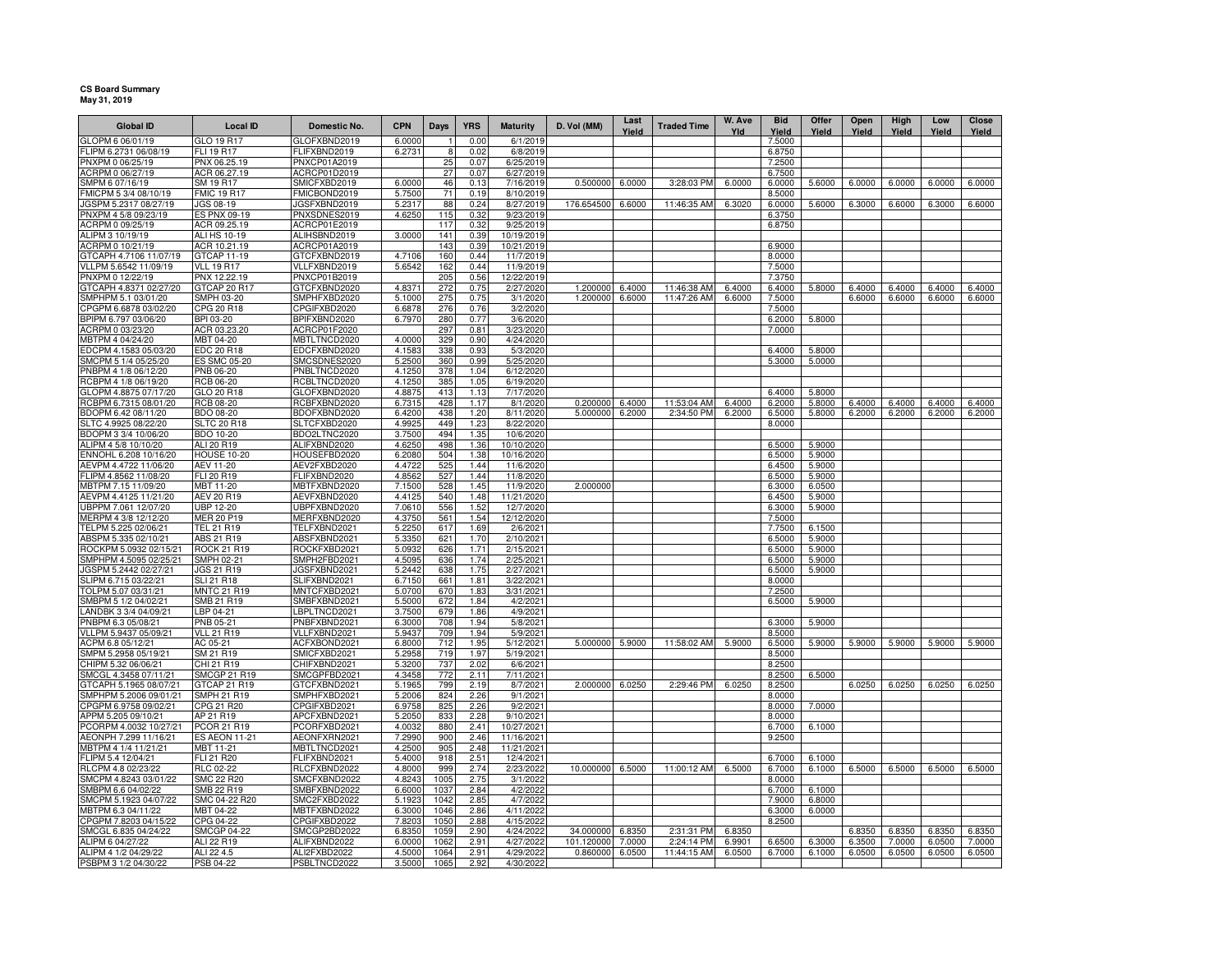| <b>SMPH 05-22</b><br>SMPHFXBD2022<br>6.2223<br>1082<br>5/17/2022<br>2.96<br>6.5500<br>3.2500<br>CHIBPM 3 1/4 05/18/22<br>CHIB 05-22<br>CHIBLTNC2022<br>1083<br>2.97<br>5/18/2022<br>SLTC 5.5796 05/22/22<br>10.000000<br>6.5000<br>11:02:09 AM<br>6.5000<br>6.7000<br>6.1000<br>6.5000<br>6.5000<br>6.5000<br>6.5000<br><b>SLTC 22 R20</b><br>SLTCFXBD2022<br>5.5796<br>1087<br>2.98<br>5/22/2022<br>PNBPM 3 1/4 06/06/22<br>3.2500<br>PNB 06-22<br>PNBLTNCD2022<br>1102<br>3.02<br>6/6/2022<br>ENNOHL 6.131 07/16/22<br><b>HOUSE 22 R20</b><br>7.5000<br>HOUSEFBD2022<br>6.1310<br>1142<br>3.13<br>7/16/2022<br>SMPM 6.9442 07/16/22<br>SM 22 R19<br>6.7000<br>6.1000<br>SMICFXBD2022<br>6.9442<br>1142<br>3.13<br>7/16/2022<br>AEVPM 5.0056 08/06/22<br>AEV 22 R20<br>AEVFXBND2022<br>5.0056<br>1163<br>3.18<br>8/6/2022<br>8.3750<br>FLI 22 R20<br>FLIFXBND2022<br>5.3567<br>1177<br>3.22<br>8/20/2022<br>7.3750<br>6.0000<br>EW 09-22<br>EWBLTNCD2022<br>4.0000<br>1209<br>3.31<br>9/21/2022<br>PNB 10-22<br>PNB2LTNC2022<br>3.7500<br>1245<br>3.41<br>10/27/2022<br>CHIBPM 3.65 12/02/22<br>CHIB 12-22<br>CHIB2LTN2022<br>3.6500<br>1281<br>3.51<br>12/2/2022<br>ROBBNK 4 1/8 12/16/22<br><b>RBANK 12-22</b><br>RBANKLTN2022<br>4.1250<br>1295<br>3.55<br>12/16/2022<br>SMCGL 5 3/8 12/22/22<br><b>SMCGP 22 R20</b><br>SMCGPFBD2022<br>5.3750<br>1301<br>3.56<br>12/22/2022<br>7.1250<br>6.0000<br>FLIPM 5.0496 01/07/23<br>CPI 01-23 R20<br>CPIFXBND2023<br>5.0496<br>1317<br>3.61<br>1/7/2023<br>7.2250<br>RCBPM 3 3/4 02/11/23<br>RCB 02-23<br>RCBLTNCD2023<br>3.7500<br>1352<br>3.70<br>2/11/2023<br>BDOPM 3 5/8 02/18/23<br>BDO 02-23<br>BDOLTNCD2023<br>3.6250<br>1359<br>3.72<br>2/18/2023<br>GTCAP 23 R20<br>GTCFXBND2023<br>5.0937<br>1368<br>3.75<br>2/27/2023<br>8.3750<br>0.170000 6.8000<br>6.8000<br>6.8000<br>6.8000<br>SMPHPM 5.663 03/01/23<br>SMPH 23 R21<br>SMPHFXBD2023<br>5.6630<br>1370<br>3.75<br>3/1/2023<br>11:54:09 AM<br>9.0000<br>6.8000<br>6.8000<br>SMCPM 6 1/4 03/19/23<br>6.2000<br>6.8000<br>SMC 23 R21<br>SMCFXBND2023<br>6.2500<br>1388<br>3.80<br>3/19/202<br>PNBPM 3 7/8 04/26/23<br>PNBLTNCD2023<br>3.8750<br>4/26/2023<br>PNB 04-23<br>1426<br>3.90<br>EDCPM 4.7312 05/03/23<br>7.2500<br>EDC 23 R19<br>EDCFXBND2023<br>4.7312<br>3.92<br>5/3/2023<br>1433<br>SECBLTNC2023<br>3.8750<br>3.94<br>SECBPM 3 7/8 05/08/23<br>SECB 05-23<br>1438<br>5/8/2023<br>BPIPM 3 3/4 05/24/23<br>BPI 05-23<br>BPILTNCD2023<br>3.7500<br>1454<br>3.98<br>5/24/2023<br>6.1944<br>ACPM 3.92 07/07/23<br>AC 23 R22<br>ACFXBOND2023<br>3.9200<br>8.700000 5.8000<br>3:15:41 PM<br>7.0500<br>6.4020<br>6.4020<br>5.8000<br>5.8000<br>1498<br>4.10<br>7/7/2023<br>SMCGL 4.7575 07/11/23<br><b>SMCGP 23 R21</b><br>SMCGPFBD2023<br>4.7575<br>8.7500<br>1502<br>4.11<br>7/11/2023<br>6.5000<br>6.5000<br>6.5000<br>6.5000<br>GLOPM 5.2792 07/17/23<br>GLOFXBND2023<br>5.2792<br>$\frac{1}{7}$ 17/202<br>10.000000<br>10:57:08 AM<br>6.5000<br>6.5000<br>GLO 23 R20<br>1508<br>4.13<br>8.0000<br>SMCGP 08-23 R21<br>SMCGP2BD2023<br>6.7500<br>8/17/2023<br>8.8750<br>SMCGL 6 3/4 08/17/23<br>1539<br>4.21<br>UBPLTNCD2023<br>4.3750<br>UBPPM 4 3/8 08/21/23<br>UBP 08-23<br>1543<br>4.23<br>8/21/2023<br>MBTPM 3 1/2 09/19/23<br>MBTLTNCD2023<br>3.5000<br>MBT 09-23<br>1572<br>4.3C<br>9/19/2023<br>7.8750<br>ALIPM 7.0239 10/05/23<br>ALI 23 R21<br>ALI2FXBD2023<br>7.0239<br>10/5/2023<br>1588<br>4.35<br>ALIPM 3.8915 10/07/23<br>ALI 23 R22<br>ALIFXBND2023<br>3.8915<br>1590<br>10/7/2023<br>7.0000<br>4.35<br>PCORPM 4.5219 10/27/23<br>4.5219<br>4.41<br>8.0000<br>PCOR 23 R21<br>PCORFXBD2023<br>1610<br>10/27/2023<br>SECBPM 4 1/2 11/02/23<br><b>SECB 11-23</b><br>4.5000<br>4.42<br>11/2/2023<br>SECB2LTN2023<br>1616<br>BDO 11-23<br>BDO2LTNC2023<br>4.3750<br>4.44<br>11/7/2023<br>1621<br>FLIPM 5.4333 11/08/23<br>FLI 23 R20<br>FLIFXBND2023<br>5.4333<br>1622<br>4.44<br>11/8/2023<br>7.0000<br>7.0000<br>AEONFXRN2023<br><b>ES AEON 11-23</b><br>11/16/2023<br>9.7500<br>AEONPH 7.695 11/16/23<br>7.6950<br>1630<br>4.46<br>AEVFXBND2023<br>AEVPM 4.6188 11/21/23<br><b>AEV 23 R20</b><br>4.48<br>11/21/2023<br>8.2500<br>4.6188<br>1635<br>EWPM 4 5/8 12/07/23<br>EWBLTNCD2023<br>12/7/2023<br>EW 12-23<br>4.6250<br>1651<br>4.52<br>SMPM 5.159 12/09/23<br>SM 23 R21<br>SMICFXBD2023<br>5.1590<br>12/9/2023<br>5.8000<br>3:17:53 PM<br>6.2375<br>6.9000<br>6.5000<br>6.5000<br>1653<br>4.53<br>8.000000<br>5.8000<br>5.8000<br>26.900000 7.3750<br>10:29:11 AM<br>7.5975<br>8.0000<br>7.6000<br>7.6000<br>7.3750<br>7.3750<br>VLLPM 8 12/21/23<br><b>VLL 23 R21</b><br>VLLFXBND2023<br>8.0000<br>12/21/2023<br>1665<br>4.56<br>CHIBPM 4.55 01/12/24<br>CHIBLTNC2024<br>1/12/2024<br>CHIB 01-24<br>4.5500<br>1687<br>4.62<br><b>RBANK 01-24</b><br>RBANKLTN2024<br>4.8750<br>1/16/2024<br>1691<br>4.63<br>FDCPM 6.1458 01/24/24<br>FDC 24 R21<br>FDCFXBND2024<br>6.1458<br>1699<br>4.65<br>1/24/2024<br>7.1250<br>6.0000<br>AP 24 R22<br>APCFXBND2024<br>7.5095<br>1700<br>1/25/2024<br>6.9500<br>APPM 7.5095 01/25/24<br>4.65<br>ALIPM 5 01/30/24<br>ALI 24 R20<br>ALIFXBND2024<br>5.0000<br>1705<br>4.67<br>1/30/2024<br>6.8000<br><b>TEL 24 R21</b><br>TELFXBND2024<br>5.2813<br>1712<br>8.2500<br>TELPM 5.2813 02/06/24<br>4.69<br>2/6/2024<br>PSBPM 5 02/09/24<br>PSB 02-24<br>PSBLTNCD2024<br>5.0000<br>1715<br>4.70<br>2/9/2024<br>JGSFXBND2024<br>5.3000<br>1733<br>4.75<br>2/27/2024<br>8.2500<br>JGSPM 5.3 02/27/24<br><b>JGS 24 R20</b><br>SMCPM 5.284 03/01/24<br><b>SMC 24 R22</b><br>SMCFXBND2024<br>5.2840<br>1736<br>4.75<br>3/1/2024<br>7.4000<br>STIESG 24 R22<br>STIGFXBD2024<br>5.8085<br>1758<br>4.81<br>3/23/2024<br>7.3500<br><b>MEG 24 R22</b><br>MEGFXBND2024<br>1763<br>7.5000<br>6.0000<br>5.3535<br>4.83<br>3/28/2024<br>RCBPM 5 1/2 03/28/24<br>RCBLTNCD2024<br>5.5000<br>1763<br>4.83<br>3/28/2024<br>RCB 03-24<br>MNTCFXBD2024<br>1766<br>TOLPM 5 1/2 03/31/24<br><b>MNTC 24 R21</b><br>5.5000<br>4.84<br>3/31/2024<br>8.2500<br>SMBPM 6 04/02/24<br>SMBFXBND2024<br>1768<br>8.7500<br>SMB 24 R21<br>6.0000<br>4.84<br>4/2/2024<br>MBTPM 5 3/8 04/04/24<br>MBT 04-24<br>MBT2LTNC2024<br>5.3750<br>1770<br>4/4/2024<br>4.85<br>PBC 5 5/8 04/08/24<br><b>PBCOM 04-24</b><br>PBCOMLTN2024<br>5.625<br>1774<br>4.86<br>4/8/2024<br>380.000000<br>9:23:38 AM<br>7.2500<br>7.2500<br>7.2500<br><b>PCOR 24 R22</b><br>PCORFXBD2024<br>7.8183<br>1785<br>4.89<br>4/19/2024<br>7.2500<br>7.2500<br>7.1750<br>7.2500<br>SMCGP 04-24 R22<br>SMCGP2BD2024<br>7.1783<br>1790<br>4.90<br>4/24/2024<br>7.2200<br>7.1250<br>SMPH 05-24 R22<br>SMPH2FBD2024<br>5.1683<br>1814<br>4.97<br>5/18/2024<br>8.2500<br>SMPM 5.6125 05/19/24<br>SM 24 R21<br>SMICFXBD2024<br>5.6125<br>1815<br>4.97<br>5/19/2024<br>8.7500<br>MBTPM 3 7/8 07/20/24<br>MBT 07-24<br>MBTLTNCD2024<br>3.8750<br>1877<br>5.14<br>7/20/2024<br>DDFXBOND2024<br>FFPM 6.0952 07/21/24<br>DD 24 R22<br>6.095<br>1878<br>5.14<br>7/21/2024<br>7.2500<br>6.7000<br>GTCAPH 5 5/8 08/07/24<br>GTCAP 24 R21<br>GTCFXBND2024<br>5.6250<br>1895<br>5.19<br>8/7/2024<br>8.2500<br>VLLPM 5.7512 08/08/24<br><b>VLL 24 R23</b><br>VLLFXBND2024<br>5.7512<br>1896<br>5.19<br>8/8/2024<br>7.8750<br>PNBLTNCD2024<br><b>PNB 08-24</b><br>5.7500<br>1915<br>5.24<br>8/27/2024<br><b>SMPH 24 R21</b><br>SMPHFXBD2024<br>5.7417<br>1920<br>5.26<br>9/1/2024<br>8.5000<br><b>BDO 10-24</b><br>BDOLTNCD2024<br>5.3750<br>196 <sup>°</sup><br>5.37<br>10/12/2024<br>FLIFXBND2024<br>12/4/2024<br>FLI 24 R21<br>5.6389<br>2014<br>5.51<br>7.7500<br>SMCGL 6 1/4 12/22/24<br><b>SMCGP 24 R22</b><br>SMCGPFBD2024<br>12/22/2024<br>7.7500<br>6.5000<br>6.2500<br>2032<br>5.56<br>ACPM 4.82 02/10/25<br>AC 25 R23<br>ACFXBOND2025<br>2/10/2025<br>6.9250<br>4.8200<br>2082<br>5.70<br>RLCPM 4.9344 02/23/25<br><b>RLC 02-25</b><br>RLCFXBND2025<br>4.9344<br>2095<br>2/23/2025<br>8.2500<br>5.74<br>SMPHPM 6.0804 03/01/25<br>SMPH 03-25 R23<br>SMPH2FBD2025<br>210 <sup>1</sup><br>2.000000 5.8000<br>11:12:56 AM<br>5.8000<br>7.0250<br>5.8000<br>5.8000<br>5.8000<br>5.8000<br>6.0804<br>5.75<br>3/1/2025<br>SMCPM 6 5/8 03/19/25<br><b>SMC 25 R23</b><br>SMCFXBND2025<br>2119<br>5.80<br>6.2000<br>6.6250<br>3/19/2025<br>6.8000 | <b>Global ID</b>       | <b>Local ID</b> | Domestic No. | <b>CPN</b> | Days | <b>YRS</b> | <b>Maturity</b> | D. Vol (MM) | Last<br>Yield | <b>Traded Time</b> | W. Ave<br>Yld | <b>Bid</b><br>Yield | Offer<br>Yield | Open<br>Yield | High<br>Yield | Low<br>Yield | <b>Close</b><br>Yield |
|------------------------------------------------------------------------------------------------------------------------------------------------------------------------------------------------------------------------------------------------------------------------------------------------------------------------------------------------------------------------------------------------------------------------------------------------------------------------------------------------------------------------------------------------------------------------------------------------------------------------------------------------------------------------------------------------------------------------------------------------------------------------------------------------------------------------------------------------------------------------------------------------------------------------------------------------------------------------------------------------------------------------------------------------------------------------------------------------------------------------------------------------------------------------------------------------------------------------------------------------------------------------------------------------------------------------------------------------------------------------------------------------------------------------------------------------------------------------------------------------------------------------------------------------------------------------------------------------------------------------------------------------------------------------------------------------------------------------------------------------------------------------------------------------------------------------------------------------------------------------------------------------------------------------------------------------------------------------------------------------------------------------------------------------------------------------------------------------------------------------------------------------------------------------------------------------------------------------------------------------------------------------------------------------------------------------------------------------------------------------------------------------------------------------------------------------------------------------------------------------------------------------------------------------------------------------------------------------------------------------------------------------------------------------------------------------------------------------------------------------------------------------------------------------------------------------------------------------------------------------------------------------------------------------------------------------------------------------------------------------------------------------------------------------------------------------------------------------------------------------------------------------------------------------------------------------------------------------------------------------------------------------------------------------------------------------------------------------------------------------------------------------------------------------------------------------------------------------------------------------------------------------------------------------------------------------------------------------------------------------------------------------------------------------------------------------------------------------------------------------------------------------------------------------------------------------------------------------------------------------------------------------------------------------------------------------------------------------------------------------------------------------------------------------------------------------------------------------------------------------------------------------------------------------------------------------------------------------------------------------------------------------------------------------------------------------------------------------------------------------------------------------------------------------------------------------------------------------------------------------------------------------------------------------------------------------------------------------------------------------------------------------------------------------------------------------------------------------------------------------------------------------------------------------------------------------------------------------------------------------------------------------------------------------------------------------------------------------------------------------------------------------------------------------------------------------------------------------------------------------------------------------------------------------------------------------------------------------------------------------------------------------------------------------------------------------------------------------------------------------------------------------------------------------------------------------------------------------------------------------------------------------------------------------------------------------------------------------------------------------------------------------------------------------------------------------------------------------------------------------------------------------------------------------------------------------------------------------------------------------------------------------------------------------------------------------------------------------------------------------------------------------------------------------------------------------------------------------------------------------------------------------------------------------------------------------------------------------------------------------------------------------------------------------------------------------------------------------------------------------------------------------------------------------------------------------------------------------------------------------------------------------------------------------------------------------------------------------------------------------------------------------------------------------------------------------------------------------------------------------------------------------------------------------------------------------------------------------------------------------------------------------------------------------------------------------------------------------------------------------------------------------------------------------------------------------------------------------------------------------------------------------------------------------------------------------------------------------------------------------------------------------------------------------------------------------------------------------------------------------------------------------------------------------------------------------------------------------------------------------------------------------------------------------------------------------------------------------------------------------------------------------------------------------------------------------------------------------------------------------------------------------------------------------------------------------------------------------------------------------------------------------------------------------------------------------------------------------------------------------------------------------------------------------------------------------------------------------------------------------------------------------------------------------------------------------------------------------------------|------------------------|-----------------|--------------|------------|------|------------|-----------------|-------------|---------------|--------------------|---------------|---------------------|----------------|---------------|---------------|--------------|-----------------------|
|                                                                                                                                                                                                                                                                                                                                                                                                                                                                                                                                                                                                                                                                                                                                                                                                                                                                                                                                                                                                                                                                                                                                                                                                                                                                                                                                                                                                                                                                                                                                                                                                                                                                                                                                                                                                                                                                                                                                                                                                                                                                                                                                                                                                                                                                                                                                                                                                                                                                                                                                                                                                                                                                                                                                                                                                                                                                                                                                                                                                                                                                                                                                                                                                                                                                                                                                                                                                                                                                                                                                                                                                                                                                                                                                                                                                                                                                                                                                                                                                                                                                                                                                                                                                                                                                                                                                                                                                                                                                                                                                                                                                                                                                                                                                                                                                                                                                                                                                                                                                                                                                                                                                                                                                                                                                                                                                                                                                                                                                                                                                                                                                                                                                                                                                                                                                                                                                                                                                                                                                                                                                                                                                                                                                                                                                                                                                                                                                                                                                                                                                                                                                                                                                                                                                                                                                                                                                                                                                                                                                                                                                                                                                                                                                                                                                                                                                                                                                                                                                                                                                                                                                                                                                                                                                                                                                                                                                                                                                                                                                                                                                                                                                                                                                                                    | SMPHPM 6.2223 05/17/22 |                 |              |            |      |            |                 |             |               |                    |               |                     |                |               |               |              |                       |
|                                                                                                                                                                                                                                                                                                                                                                                                                                                                                                                                                                                                                                                                                                                                                                                                                                                                                                                                                                                                                                                                                                                                                                                                                                                                                                                                                                                                                                                                                                                                                                                                                                                                                                                                                                                                                                                                                                                                                                                                                                                                                                                                                                                                                                                                                                                                                                                                                                                                                                                                                                                                                                                                                                                                                                                                                                                                                                                                                                                                                                                                                                                                                                                                                                                                                                                                                                                                                                                                                                                                                                                                                                                                                                                                                                                                                                                                                                                                                                                                                                                                                                                                                                                                                                                                                                                                                                                                                                                                                                                                                                                                                                                                                                                                                                                                                                                                                                                                                                                                                                                                                                                                                                                                                                                                                                                                                                                                                                                                                                                                                                                                                                                                                                                                                                                                                                                                                                                                                                                                                                                                                                                                                                                                                                                                                                                                                                                                                                                                                                                                                                                                                                                                                                                                                                                                                                                                                                                                                                                                                                                                                                                                                                                                                                                                                                                                                                                                                                                                                                                                                                                                                                                                                                                                                                                                                                                                                                                                                                                                                                                                                                                                                                                                                                    |                        |                 |              |            |      |            |                 |             |               |                    |               |                     |                |               |               |              |                       |
|                                                                                                                                                                                                                                                                                                                                                                                                                                                                                                                                                                                                                                                                                                                                                                                                                                                                                                                                                                                                                                                                                                                                                                                                                                                                                                                                                                                                                                                                                                                                                                                                                                                                                                                                                                                                                                                                                                                                                                                                                                                                                                                                                                                                                                                                                                                                                                                                                                                                                                                                                                                                                                                                                                                                                                                                                                                                                                                                                                                                                                                                                                                                                                                                                                                                                                                                                                                                                                                                                                                                                                                                                                                                                                                                                                                                                                                                                                                                                                                                                                                                                                                                                                                                                                                                                                                                                                                                                                                                                                                                                                                                                                                                                                                                                                                                                                                                                                                                                                                                                                                                                                                                                                                                                                                                                                                                                                                                                                                                                                                                                                                                                                                                                                                                                                                                                                                                                                                                                                                                                                                                                                                                                                                                                                                                                                                                                                                                                                                                                                                                                                                                                                                                                                                                                                                                                                                                                                                                                                                                                                                                                                                                                                                                                                                                                                                                                                                                                                                                                                                                                                                                                                                                                                                                                                                                                                                                                                                                                                                                                                                                                                                                                                                                                                    |                        |                 |              |            |      |            |                 |             |               |                    |               |                     |                |               |               |              |                       |
|                                                                                                                                                                                                                                                                                                                                                                                                                                                                                                                                                                                                                                                                                                                                                                                                                                                                                                                                                                                                                                                                                                                                                                                                                                                                                                                                                                                                                                                                                                                                                                                                                                                                                                                                                                                                                                                                                                                                                                                                                                                                                                                                                                                                                                                                                                                                                                                                                                                                                                                                                                                                                                                                                                                                                                                                                                                                                                                                                                                                                                                                                                                                                                                                                                                                                                                                                                                                                                                                                                                                                                                                                                                                                                                                                                                                                                                                                                                                                                                                                                                                                                                                                                                                                                                                                                                                                                                                                                                                                                                                                                                                                                                                                                                                                                                                                                                                                                                                                                                                                                                                                                                                                                                                                                                                                                                                                                                                                                                                                                                                                                                                                                                                                                                                                                                                                                                                                                                                                                                                                                                                                                                                                                                                                                                                                                                                                                                                                                                                                                                                                                                                                                                                                                                                                                                                                                                                                                                                                                                                                                                                                                                                                                                                                                                                                                                                                                                                                                                                                                                                                                                                                                                                                                                                                                                                                                                                                                                                                                                                                                                                                                                                                                                                                                    |                        |                 |              |            |      |            |                 |             |               |                    |               |                     |                |               |               |              |                       |
|                                                                                                                                                                                                                                                                                                                                                                                                                                                                                                                                                                                                                                                                                                                                                                                                                                                                                                                                                                                                                                                                                                                                                                                                                                                                                                                                                                                                                                                                                                                                                                                                                                                                                                                                                                                                                                                                                                                                                                                                                                                                                                                                                                                                                                                                                                                                                                                                                                                                                                                                                                                                                                                                                                                                                                                                                                                                                                                                                                                                                                                                                                                                                                                                                                                                                                                                                                                                                                                                                                                                                                                                                                                                                                                                                                                                                                                                                                                                                                                                                                                                                                                                                                                                                                                                                                                                                                                                                                                                                                                                                                                                                                                                                                                                                                                                                                                                                                                                                                                                                                                                                                                                                                                                                                                                                                                                                                                                                                                                                                                                                                                                                                                                                                                                                                                                                                                                                                                                                                                                                                                                                                                                                                                                                                                                                                                                                                                                                                                                                                                                                                                                                                                                                                                                                                                                                                                                                                                                                                                                                                                                                                                                                                                                                                                                                                                                                                                                                                                                                                                                                                                                                                                                                                                                                                                                                                                                                                                                                                                                                                                                                                                                                                                                                                    |                        |                 |              |            |      |            |                 |             |               |                    |               |                     |                |               |               |              |                       |
|                                                                                                                                                                                                                                                                                                                                                                                                                                                                                                                                                                                                                                                                                                                                                                                                                                                                                                                                                                                                                                                                                                                                                                                                                                                                                                                                                                                                                                                                                                                                                                                                                                                                                                                                                                                                                                                                                                                                                                                                                                                                                                                                                                                                                                                                                                                                                                                                                                                                                                                                                                                                                                                                                                                                                                                                                                                                                                                                                                                                                                                                                                                                                                                                                                                                                                                                                                                                                                                                                                                                                                                                                                                                                                                                                                                                                                                                                                                                                                                                                                                                                                                                                                                                                                                                                                                                                                                                                                                                                                                                                                                                                                                                                                                                                                                                                                                                                                                                                                                                                                                                                                                                                                                                                                                                                                                                                                                                                                                                                                                                                                                                                                                                                                                                                                                                                                                                                                                                                                                                                                                                                                                                                                                                                                                                                                                                                                                                                                                                                                                                                                                                                                                                                                                                                                                                                                                                                                                                                                                                                                                                                                                                                                                                                                                                                                                                                                                                                                                                                                                                                                                                                                                                                                                                                                                                                                                                                                                                                                                                                                                                                                                                                                                                                                    |                        |                 |              |            |      |            |                 |             |               |                    |               |                     |                |               |               |              |                       |
|                                                                                                                                                                                                                                                                                                                                                                                                                                                                                                                                                                                                                                                                                                                                                                                                                                                                                                                                                                                                                                                                                                                                                                                                                                                                                                                                                                                                                                                                                                                                                                                                                                                                                                                                                                                                                                                                                                                                                                                                                                                                                                                                                                                                                                                                                                                                                                                                                                                                                                                                                                                                                                                                                                                                                                                                                                                                                                                                                                                                                                                                                                                                                                                                                                                                                                                                                                                                                                                                                                                                                                                                                                                                                                                                                                                                                                                                                                                                                                                                                                                                                                                                                                                                                                                                                                                                                                                                                                                                                                                                                                                                                                                                                                                                                                                                                                                                                                                                                                                                                                                                                                                                                                                                                                                                                                                                                                                                                                                                                                                                                                                                                                                                                                                                                                                                                                                                                                                                                                                                                                                                                                                                                                                                                                                                                                                                                                                                                                                                                                                                                                                                                                                                                                                                                                                                                                                                                                                                                                                                                                                                                                                                                                                                                                                                                                                                                                                                                                                                                                                                                                                                                                                                                                                                                                                                                                                                                                                                                                                                                                                                                                                                                                                                                                    | FLIPM 5.3567 08/20/22  |                 |              |            |      |            |                 |             |               |                    |               |                     |                |               |               |              |                       |
|                                                                                                                                                                                                                                                                                                                                                                                                                                                                                                                                                                                                                                                                                                                                                                                                                                                                                                                                                                                                                                                                                                                                                                                                                                                                                                                                                                                                                                                                                                                                                                                                                                                                                                                                                                                                                                                                                                                                                                                                                                                                                                                                                                                                                                                                                                                                                                                                                                                                                                                                                                                                                                                                                                                                                                                                                                                                                                                                                                                                                                                                                                                                                                                                                                                                                                                                                                                                                                                                                                                                                                                                                                                                                                                                                                                                                                                                                                                                                                                                                                                                                                                                                                                                                                                                                                                                                                                                                                                                                                                                                                                                                                                                                                                                                                                                                                                                                                                                                                                                                                                                                                                                                                                                                                                                                                                                                                                                                                                                                                                                                                                                                                                                                                                                                                                                                                                                                                                                                                                                                                                                                                                                                                                                                                                                                                                                                                                                                                                                                                                                                                                                                                                                                                                                                                                                                                                                                                                                                                                                                                                                                                                                                                                                                                                                                                                                                                                                                                                                                                                                                                                                                                                                                                                                                                                                                                                                                                                                                                                                                                                                                                                                                                                                                                    | EWPM 4 09/21/22        |                 |              |            |      |            |                 |             |               |                    |               |                     |                |               |               |              |                       |
|                                                                                                                                                                                                                                                                                                                                                                                                                                                                                                                                                                                                                                                                                                                                                                                                                                                                                                                                                                                                                                                                                                                                                                                                                                                                                                                                                                                                                                                                                                                                                                                                                                                                                                                                                                                                                                                                                                                                                                                                                                                                                                                                                                                                                                                                                                                                                                                                                                                                                                                                                                                                                                                                                                                                                                                                                                                                                                                                                                                                                                                                                                                                                                                                                                                                                                                                                                                                                                                                                                                                                                                                                                                                                                                                                                                                                                                                                                                                                                                                                                                                                                                                                                                                                                                                                                                                                                                                                                                                                                                                                                                                                                                                                                                                                                                                                                                                                                                                                                                                                                                                                                                                                                                                                                                                                                                                                                                                                                                                                                                                                                                                                                                                                                                                                                                                                                                                                                                                                                                                                                                                                                                                                                                                                                                                                                                                                                                                                                                                                                                                                                                                                                                                                                                                                                                                                                                                                                                                                                                                                                                                                                                                                                                                                                                                                                                                                                                                                                                                                                                                                                                                                                                                                                                                                                                                                                                                                                                                                                                                                                                                                                                                                                                                                                    | PNBPM 3 3/4 10/27/22   |                 |              |            |      |            |                 |             |               |                    |               |                     |                |               |               |              |                       |
|                                                                                                                                                                                                                                                                                                                                                                                                                                                                                                                                                                                                                                                                                                                                                                                                                                                                                                                                                                                                                                                                                                                                                                                                                                                                                                                                                                                                                                                                                                                                                                                                                                                                                                                                                                                                                                                                                                                                                                                                                                                                                                                                                                                                                                                                                                                                                                                                                                                                                                                                                                                                                                                                                                                                                                                                                                                                                                                                                                                                                                                                                                                                                                                                                                                                                                                                                                                                                                                                                                                                                                                                                                                                                                                                                                                                                                                                                                                                                                                                                                                                                                                                                                                                                                                                                                                                                                                                                                                                                                                                                                                                                                                                                                                                                                                                                                                                                                                                                                                                                                                                                                                                                                                                                                                                                                                                                                                                                                                                                                                                                                                                                                                                                                                                                                                                                                                                                                                                                                                                                                                                                                                                                                                                                                                                                                                                                                                                                                                                                                                                                                                                                                                                                                                                                                                                                                                                                                                                                                                                                                                                                                                                                                                                                                                                                                                                                                                                                                                                                                                                                                                                                                                                                                                                                                                                                                                                                                                                                                                                                                                                                                                                                                                                                                    |                        |                 |              |            |      |            |                 |             |               |                    |               |                     |                |               |               |              |                       |
|                                                                                                                                                                                                                                                                                                                                                                                                                                                                                                                                                                                                                                                                                                                                                                                                                                                                                                                                                                                                                                                                                                                                                                                                                                                                                                                                                                                                                                                                                                                                                                                                                                                                                                                                                                                                                                                                                                                                                                                                                                                                                                                                                                                                                                                                                                                                                                                                                                                                                                                                                                                                                                                                                                                                                                                                                                                                                                                                                                                                                                                                                                                                                                                                                                                                                                                                                                                                                                                                                                                                                                                                                                                                                                                                                                                                                                                                                                                                                                                                                                                                                                                                                                                                                                                                                                                                                                                                                                                                                                                                                                                                                                                                                                                                                                                                                                                                                                                                                                                                                                                                                                                                                                                                                                                                                                                                                                                                                                                                                                                                                                                                                                                                                                                                                                                                                                                                                                                                                                                                                                                                                                                                                                                                                                                                                                                                                                                                                                                                                                                                                                                                                                                                                                                                                                                                                                                                                                                                                                                                                                                                                                                                                                                                                                                                                                                                                                                                                                                                                                                                                                                                                                                                                                                                                                                                                                                                                                                                                                                                                                                                                                                                                                                                                                    |                        |                 |              |            |      |            |                 |             |               |                    |               |                     |                |               |               |              |                       |
|                                                                                                                                                                                                                                                                                                                                                                                                                                                                                                                                                                                                                                                                                                                                                                                                                                                                                                                                                                                                                                                                                                                                                                                                                                                                                                                                                                                                                                                                                                                                                                                                                                                                                                                                                                                                                                                                                                                                                                                                                                                                                                                                                                                                                                                                                                                                                                                                                                                                                                                                                                                                                                                                                                                                                                                                                                                                                                                                                                                                                                                                                                                                                                                                                                                                                                                                                                                                                                                                                                                                                                                                                                                                                                                                                                                                                                                                                                                                                                                                                                                                                                                                                                                                                                                                                                                                                                                                                                                                                                                                                                                                                                                                                                                                                                                                                                                                                                                                                                                                                                                                                                                                                                                                                                                                                                                                                                                                                                                                                                                                                                                                                                                                                                                                                                                                                                                                                                                                                                                                                                                                                                                                                                                                                                                                                                                                                                                                                                                                                                                                                                                                                                                                                                                                                                                                                                                                                                                                                                                                                                                                                                                                                                                                                                                                                                                                                                                                                                                                                                                                                                                                                                                                                                                                                                                                                                                                                                                                                                                                                                                                                                                                                                                                                                    |                        |                 |              |            |      |            |                 |             |               |                    |               |                     |                |               |               |              |                       |
|                                                                                                                                                                                                                                                                                                                                                                                                                                                                                                                                                                                                                                                                                                                                                                                                                                                                                                                                                                                                                                                                                                                                                                                                                                                                                                                                                                                                                                                                                                                                                                                                                                                                                                                                                                                                                                                                                                                                                                                                                                                                                                                                                                                                                                                                                                                                                                                                                                                                                                                                                                                                                                                                                                                                                                                                                                                                                                                                                                                                                                                                                                                                                                                                                                                                                                                                                                                                                                                                                                                                                                                                                                                                                                                                                                                                                                                                                                                                                                                                                                                                                                                                                                                                                                                                                                                                                                                                                                                                                                                                                                                                                                                                                                                                                                                                                                                                                                                                                                                                                                                                                                                                                                                                                                                                                                                                                                                                                                                                                                                                                                                                                                                                                                                                                                                                                                                                                                                                                                                                                                                                                                                                                                                                                                                                                                                                                                                                                                                                                                                                                                                                                                                                                                                                                                                                                                                                                                                                                                                                                                                                                                                                                                                                                                                                                                                                                                                                                                                                                                                                                                                                                                                                                                                                                                                                                                                                                                                                                                                                                                                                                                                                                                                                                                    |                        |                 |              |            |      |            |                 |             |               |                    |               |                     |                |               |               |              |                       |
|                                                                                                                                                                                                                                                                                                                                                                                                                                                                                                                                                                                                                                                                                                                                                                                                                                                                                                                                                                                                                                                                                                                                                                                                                                                                                                                                                                                                                                                                                                                                                                                                                                                                                                                                                                                                                                                                                                                                                                                                                                                                                                                                                                                                                                                                                                                                                                                                                                                                                                                                                                                                                                                                                                                                                                                                                                                                                                                                                                                                                                                                                                                                                                                                                                                                                                                                                                                                                                                                                                                                                                                                                                                                                                                                                                                                                                                                                                                                                                                                                                                                                                                                                                                                                                                                                                                                                                                                                                                                                                                                                                                                                                                                                                                                                                                                                                                                                                                                                                                                                                                                                                                                                                                                                                                                                                                                                                                                                                                                                                                                                                                                                                                                                                                                                                                                                                                                                                                                                                                                                                                                                                                                                                                                                                                                                                                                                                                                                                                                                                                                                                                                                                                                                                                                                                                                                                                                                                                                                                                                                                                                                                                                                                                                                                                                                                                                                                                                                                                                                                                                                                                                                                                                                                                                                                                                                                                                                                                                                                                                                                                                                                                                                                                                                                    |                        |                 |              |            |      |            |                 |             |               |                    |               |                     |                |               |               |              |                       |
|                                                                                                                                                                                                                                                                                                                                                                                                                                                                                                                                                                                                                                                                                                                                                                                                                                                                                                                                                                                                                                                                                                                                                                                                                                                                                                                                                                                                                                                                                                                                                                                                                                                                                                                                                                                                                                                                                                                                                                                                                                                                                                                                                                                                                                                                                                                                                                                                                                                                                                                                                                                                                                                                                                                                                                                                                                                                                                                                                                                                                                                                                                                                                                                                                                                                                                                                                                                                                                                                                                                                                                                                                                                                                                                                                                                                                                                                                                                                                                                                                                                                                                                                                                                                                                                                                                                                                                                                                                                                                                                                                                                                                                                                                                                                                                                                                                                                                                                                                                                                                                                                                                                                                                                                                                                                                                                                                                                                                                                                                                                                                                                                                                                                                                                                                                                                                                                                                                                                                                                                                                                                                                                                                                                                                                                                                                                                                                                                                                                                                                                                                                                                                                                                                                                                                                                                                                                                                                                                                                                                                                                                                                                                                                                                                                                                                                                                                                                                                                                                                                                                                                                                                                                                                                                                                                                                                                                                                                                                                                                                                                                                                                                                                                                                                                    | GTCAPH 5.0937 02/27/23 |                 |              |            |      |            |                 |             |               |                    |               |                     |                |               |               |              |                       |
|                                                                                                                                                                                                                                                                                                                                                                                                                                                                                                                                                                                                                                                                                                                                                                                                                                                                                                                                                                                                                                                                                                                                                                                                                                                                                                                                                                                                                                                                                                                                                                                                                                                                                                                                                                                                                                                                                                                                                                                                                                                                                                                                                                                                                                                                                                                                                                                                                                                                                                                                                                                                                                                                                                                                                                                                                                                                                                                                                                                                                                                                                                                                                                                                                                                                                                                                                                                                                                                                                                                                                                                                                                                                                                                                                                                                                                                                                                                                                                                                                                                                                                                                                                                                                                                                                                                                                                                                                                                                                                                                                                                                                                                                                                                                                                                                                                                                                                                                                                                                                                                                                                                                                                                                                                                                                                                                                                                                                                                                                                                                                                                                                                                                                                                                                                                                                                                                                                                                                                                                                                                                                                                                                                                                                                                                                                                                                                                                                                                                                                                                                                                                                                                                                                                                                                                                                                                                                                                                                                                                                                                                                                                                                                                                                                                                                                                                                                                                                                                                                                                                                                                                                                                                                                                                                                                                                                                                                                                                                                                                                                                                                                                                                                                                                                    |                        |                 |              |            |      |            |                 |             |               |                    |               |                     |                |               |               |              |                       |
|                                                                                                                                                                                                                                                                                                                                                                                                                                                                                                                                                                                                                                                                                                                                                                                                                                                                                                                                                                                                                                                                                                                                                                                                                                                                                                                                                                                                                                                                                                                                                                                                                                                                                                                                                                                                                                                                                                                                                                                                                                                                                                                                                                                                                                                                                                                                                                                                                                                                                                                                                                                                                                                                                                                                                                                                                                                                                                                                                                                                                                                                                                                                                                                                                                                                                                                                                                                                                                                                                                                                                                                                                                                                                                                                                                                                                                                                                                                                                                                                                                                                                                                                                                                                                                                                                                                                                                                                                                                                                                                                                                                                                                                                                                                                                                                                                                                                                                                                                                                                                                                                                                                                                                                                                                                                                                                                                                                                                                                                                                                                                                                                                                                                                                                                                                                                                                                                                                                                                                                                                                                                                                                                                                                                                                                                                                                                                                                                                                                                                                                                                                                                                                                                                                                                                                                                                                                                                                                                                                                                                                                                                                                                                                                                                                                                                                                                                                                                                                                                                                                                                                                                                                                                                                                                                                                                                                                                                                                                                                                                                                                                                                                                                                                                                                    |                        |                 |              |            |      |            |                 |             |               |                    |               |                     |                |               |               |              |                       |
|                                                                                                                                                                                                                                                                                                                                                                                                                                                                                                                                                                                                                                                                                                                                                                                                                                                                                                                                                                                                                                                                                                                                                                                                                                                                                                                                                                                                                                                                                                                                                                                                                                                                                                                                                                                                                                                                                                                                                                                                                                                                                                                                                                                                                                                                                                                                                                                                                                                                                                                                                                                                                                                                                                                                                                                                                                                                                                                                                                                                                                                                                                                                                                                                                                                                                                                                                                                                                                                                                                                                                                                                                                                                                                                                                                                                                                                                                                                                                                                                                                                                                                                                                                                                                                                                                                                                                                                                                                                                                                                                                                                                                                                                                                                                                                                                                                                                                                                                                                                                                                                                                                                                                                                                                                                                                                                                                                                                                                                                                                                                                                                                                                                                                                                                                                                                                                                                                                                                                                                                                                                                                                                                                                                                                                                                                                                                                                                                                                                                                                                                                                                                                                                                                                                                                                                                                                                                                                                                                                                                                                                                                                                                                                                                                                                                                                                                                                                                                                                                                                                                                                                                                                                                                                                                                                                                                                                                                                                                                                                                                                                                                                                                                                                                                                    |                        |                 |              |            |      |            |                 |             |               |                    |               |                     |                |               |               |              |                       |
|                                                                                                                                                                                                                                                                                                                                                                                                                                                                                                                                                                                                                                                                                                                                                                                                                                                                                                                                                                                                                                                                                                                                                                                                                                                                                                                                                                                                                                                                                                                                                                                                                                                                                                                                                                                                                                                                                                                                                                                                                                                                                                                                                                                                                                                                                                                                                                                                                                                                                                                                                                                                                                                                                                                                                                                                                                                                                                                                                                                                                                                                                                                                                                                                                                                                                                                                                                                                                                                                                                                                                                                                                                                                                                                                                                                                                                                                                                                                                                                                                                                                                                                                                                                                                                                                                                                                                                                                                                                                                                                                                                                                                                                                                                                                                                                                                                                                                                                                                                                                                                                                                                                                                                                                                                                                                                                                                                                                                                                                                                                                                                                                                                                                                                                                                                                                                                                                                                                                                                                                                                                                                                                                                                                                                                                                                                                                                                                                                                                                                                                                                                                                                                                                                                                                                                                                                                                                                                                                                                                                                                                                                                                                                                                                                                                                                                                                                                                                                                                                                                                                                                                                                                                                                                                                                                                                                                                                                                                                                                                                                                                                                                                                                                                                                                    |                        |                 |              |            |      |            |                 |             |               |                    |               |                     |                |               |               |              |                       |
|                                                                                                                                                                                                                                                                                                                                                                                                                                                                                                                                                                                                                                                                                                                                                                                                                                                                                                                                                                                                                                                                                                                                                                                                                                                                                                                                                                                                                                                                                                                                                                                                                                                                                                                                                                                                                                                                                                                                                                                                                                                                                                                                                                                                                                                                                                                                                                                                                                                                                                                                                                                                                                                                                                                                                                                                                                                                                                                                                                                                                                                                                                                                                                                                                                                                                                                                                                                                                                                                                                                                                                                                                                                                                                                                                                                                                                                                                                                                                                                                                                                                                                                                                                                                                                                                                                                                                                                                                                                                                                                                                                                                                                                                                                                                                                                                                                                                                                                                                                                                                                                                                                                                                                                                                                                                                                                                                                                                                                                                                                                                                                                                                                                                                                                                                                                                                                                                                                                                                                                                                                                                                                                                                                                                                                                                                                                                                                                                                                                                                                                                                                                                                                                                                                                                                                                                                                                                                                                                                                                                                                                                                                                                                                                                                                                                                                                                                                                                                                                                                                                                                                                                                                                                                                                                                                                                                                                                                                                                                                                                                                                                                                                                                                                                                                    |                        |                 |              |            |      |            |                 |             |               |                    |               |                     |                |               |               |              |                       |
|                                                                                                                                                                                                                                                                                                                                                                                                                                                                                                                                                                                                                                                                                                                                                                                                                                                                                                                                                                                                                                                                                                                                                                                                                                                                                                                                                                                                                                                                                                                                                                                                                                                                                                                                                                                                                                                                                                                                                                                                                                                                                                                                                                                                                                                                                                                                                                                                                                                                                                                                                                                                                                                                                                                                                                                                                                                                                                                                                                                                                                                                                                                                                                                                                                                                                                                                                                                                                                                                                                                                                                                                                                                                                                                                                                                                                                                                                                                                                                                                                                                                                                                                                                                                                                                                                                                                                                                                                                                                                                                                                                                                                                                                                                                                                                                                                                                                                                                                                                                                                                                                                                                                                                                                                                                                                                                                                                                                                                                                                                                                                                                                                                                                                                                                                                                                                                                                                                                                                                                                                                                                                                                                                                                                                                                                                                                                                                                                                                                                                                                                                                                                                                                                                                                                                                                                                                                                                                                                                                                                                                                                                                                                                                                                                                                                                                                                                                                                                                                                                                                                                                                                                                                                                                                                                                                                                                                                                                                                                                                                                                                                                                                                                                                                                                    |                        |                 |              |            |      |            |                 |             |               |                    |               |                     |                |               |               |              |                       |
|                                                                                                                                                                                                                                                                                                                                                                                                                                                                                                                                                                                                                                                                                                                                                                                                                                                                                                                                                                                                                                                                                                                                                                                                                                                                                                                                                                                                                                                                                                                                                                                                                                                                                                                                                                                                                                                                                                                                                                                                                                                                                                                                                                                                                                                                                                                                                                                                                                                                                                                                                                                                                                                                                                                                                                                                                                                                                                                                                                                                                                                                                                                                                                                                                                                                                                                                                                                                                                                                                                                                                                                                                                                                                                                                                                                                                                                                                                                                                                                                                                                                                                                                                                                                                                                                                                                                                                                                                                                                                                                                                                                                                                                                                                                                                                                                                                                                                                                                                                                                                                                                                                                                                                                                                                                                                                                                                                                                                                                                                                                                                                                                                                                                                                                                                                                                                                                                                                                                                                                                                                                                                                                                                                                                                                                                                                                                                                                                                                                                                                                                                                                                                                                                                                                                                                                                                                                                                                                                                                                                                                                                                                                                                                                                                                                                                                                                                                                                                                                                                                                                                                                                                                                                                                                                                                                                                                                                                                                                                                                                                                                                                                                                                                                                                                    |                        |                 |              |            |      |            |                 |             |               |                    |               |                     |                |               |               |              |                       |
|                                                                                                                                                                                                                                                                                                                                                                                                                                                                                                                                                                                                                                                                                                                                                                                                                                                                                                                                                                                                                                                                                                                                                                                                                                                                                                                                                                                                                                                                                                                                                                                                                                                                                                                                                                                                                                                                                                                                                                                                                                                                                                                                                                                                                                                                                                                                                                                                                                                                                                                                                                                                                                                                                                                                                                                                                                                                                                                                                                                                                                                                                                                                                                                                                                                                                                                                                                                                                                                                                                                                                                                                                                                                                                                                                                                                                                                                                                                                                                                                                                                                                                                                                                                                                                                                                                                                                                                                                                                                                                                                                                                                                                                                                                                                                                                                                                                                                                                                                                                                                                                                                                                                                                                                                                                                                                                                                                                                                                                                                                                                                                                                                                                                                                                                                                                                                                                                                                                                                                                                                                                                                                                                                                                                                                                                                                                                                                                                                                                                                                                                                                                                                                                                                                                                                                                                                                                                                                                                                                                                                                                                                                                                                                                                                                                                                                                                                                                                                                                                                                                                                                                                                                                                                                                                                                                                                                                                                                                                                                                                                                                                                                                                                                                                                                    |                        |                 |              |            |      |            |                 |             |               |                    |               |                     |                |               |               |              |                       |
|                                                                                                                                                                                                                                                                                                                                                                                                                                                                                                                                                                                                                                                                                                                                                                                                                                                                                                                                                                                                                                                                                                                                                                                                                                                                                                                                                                                                                                                                                                                                                                                                                                                                                                                                                                                                                                                                                                                                                                                                                                                                                                                                                                                                                                                                                                                                                                                                                                                                                                                                                                                                                                                                                                                                                                                                                                                                                                                                                                                                                                                                                                                                                                                                                                                                                                                                                                                                                                                                                                                                                                                                                                                                                                                                                                                                                                                                                                                                                                                                                                                                                                                                                                                                                                                                                                                                                                                                                                                                                                                                                                                                                                                                                                                                                                                                                                                                                                                                                                                                                                                                                                                                                                                                                                                                                                                                                                                                                                                                                                                                                                                                                                                                                                                                                                                                                                                                                                                                                                                                                                                                                                                                                                                                                                                                                                                                                                                                                                                                                                                                                                                                                                                                                                                                                                                                                                                                                                                                                                                                                                                                                                                                                                                                                                                                                                                                                                                                                                                                                                                                                                                                                                                                                                                                                                                                                                                                                                                                                                                                                                                                                                                                                                                                                                    |                        |                 |              |            |      |            |                 |             |               |                    |               |                     |                |               |               |              |                       |
|                                                                                                                                                                                                                                                                                                                                                                                                                                                                                                                                                                                                                                                                                                                                                                                                                                                                                                                                                                                                                                                                                                                                                                                                                                                                                                                                                                                                                                                                                                                                                                                                                                                                                                                                                                                                                                                                                                                                                                                                                                                                                                                                                                                                                                                                                                                                                                                                                                                                                                                                                                                                                                                                                                                                                                                                                                                                                                                                                                                                                                                                                                                                                                                                                                                                                                                                                                                                                                                                                                                                                                                                                                                                                                                                                                                                                                                                                                                                                                                                                                                                                                                                                                                                                                                                                                                                                                                                                                                                                                                                                                                                                                                                                                                                                                                                                                                                                                                                                                                                                                                                                                                                                                                                                                                                                                                                                                                                                                                                                                                                                                                                                                                                                                                                                                                                                                                                                                                                                                                                                                                                                                                                                                                                                                                                                                                                                                                                                                                                                                                                                                                                                                                                                                                                                                                                                                                                                                                                                                                                                                                                                                                                                                                                                                                                                                                                                                                                                                                                                                                                                                                                                                                                                                                                                                                                                                                                                                                                                                                                                                                                                                                                                                                                                                    |                        |                 |              |            |      |            |                 |             |               |                    |               |                     |                |               |               |              |                       |
|                                                                                                                                                                                                                                                                                                                                                                                                                                                                                                                                                                                                                                                                                                                                                                                                                                                                                                                                                                                                                                                                                                                                                                                                                                                                                                                                                                                                                                                                                                                                                                                                                                                                                                                                                                                                                                                                                                                                                                                                                                                                                                                                                                                                                                                                                                                                                                                                                                                                                                                                                                                                                                                                                                                                                                                                                                                                                                                                                                                                                                                                                                                                                                                                                                                                                                                                                                                                                                                                                                                                                                                                                                                                                                                                                                                                                                                                                                                                                                                                                                                                                                                                                                                                                                                                                                                                                                                                                                                                                                                                                                                                                                                                                                                                                                                                                                                                                                                                                                                                                                                                                                                                                                                                                                                                                                                                                                                                                                                                                                                                                                                                                                                                                                                                                                                                                                                                                                                                                                                                                                                                                                                                                                                                                                                                                                                                                                                                                                                                                                                                                                                                                                                                                                                                                                                                                                                                                                                                                                                                                                                                                                                                                                                                                                                                                                                                                                                                                                                                                                                                                                                                                                                                                                                                                                                                                                                                                                                                                                                                                                                                                                                                                                                                                                    |                        |                 |              |            |      |            |                 |             |               |                    |               |                     |                |               |               |              |                       |
|                                                                                                                                                                                                                                                                                                                                                                                                                                                                                                                                                                                                                                                                                                                                                                                                                                                                                                                                                                                                                                                                                                                                                                                                                                                                                                                                                                                                                                                                                                                                                                                                                                                                                                                                                                                                                                                                                                                                                                                                                                                                                                                                                                                                                                                                                                                                                                                                                                                                                                                                                                                                                                                                                                                                                                                                                                                                                                                                                                                                                                                                                                                                                                                                                                                                                                                                                                                                                                                                                                                                                                                                                                                                                                                                                                                                                                                                                                                                                                                                                                                                                                                                                                                                                                                                                                                                                                                                                                                                                                                                                                                                                                                                                                                                                                                                                                                                                                                                                                                                                                                                                                                                                                                                                                                                                                                                                                                                                                                                                                                                                                                                                                                                                                                                                                                                                                                                                                                                                                                                                                                                                                                                                                                                                                                                                                                                                                                                                                                                                                                                                                                                                                                                                                                                                                                                                                                                                                                                                                                                                                                                                                                                                                                                                                                                                                                                                                                                                                                                                                                                                                                                                                                                                                                                                                                                                                                                                                                                                                                                                                                                                                                                                                                                                                    |                        |                 |              |            |      |            |                 |             |               |                    |               |                     |                |               |               |              |                       |
|                                                                                                                                                                                                                                                                                                                                                                                                                                                                                                                                                                                                                                                                                                                                                                                                                                                                                                                                                                                                                                                                                                                                                                                                                                                                                                                                                                                                                                                                                                                                                                                                                                                                                                                                                                                                                                                                                                                                                                                                                                                                                                                                                                                                                                                                                                                                                                                                                                                                                                                                                                                                                                                                                                                                                                                                                                                                                                                                                                                                                                                                                                                                                                                                                                                                                                                                                                                                                                                                                                                                                                                                                                                                                                                                                                                                                                                                                                                                                                                                                                                                                                                                                                                                                                                                                                                                                                                                                                                                                                                                                                                                                                                                                                                                                                                                                                                                                                                                                                                                                                                                                                                                                                                                                                                                                                                                                                                                                                                                                                                                                                                                                                                                                                                                                                                                                                                                                                                                                                                                                                                                                                                                                                                                                                                                                                                                                                                                                                                                                                                                                                                                                                                                                                                                                                                                                                                                                                                                                                                                                                                                                                                                                                                                                                                                                                                                                                                                                                                                                                                                                                                                                                                                                                                                                                                                                                                                                                                                                                                                                                                                                                                                                                                                                                    |                        |                 |              |            |      |            |                 |             |               |                    |               |                     |                |               |               |              |                       |
|                                                                                                                                                                                                                                                                                                                                                                                                                                                                                                                                                                                                                                                                                                                                                                                                                                                                                                                                                                                                                                                                                                                                                                                                                                                                                                                                                                                                                                                                                                                                                                                                                                                                                                                                                                                                                                                                                                                                                                                                                                                                                                                                                                                                                                                                                                                                                                                                                                                                                                                                                                                                                                                                                                                                                                                                                                                                                                                                                                                                                                                                                                                                                                                                                                                                                                                                                                                                                                                                                                                                                                                                                                                                                                                                                                                                                                                                                                                                                                                                                                                                                                                                                                                                                                                                                                                                                                                                                                                                                                                                                                                                                                                                                                                                                                                                                                                                                                                                                                                                                                                                                                                                                                                                                                                                                                                                                                                                                                                                                                                                                                                                                                                                                                                                                                                                                                                                                                                                                                                                                                                                                                                                                                                                                                                                                                                                                                                                                                                                                                                                                                                                                                                                                                                                                                                                                                                                                                                                                                                                                                                                                                                                                                                                                                                                                                                                                                                                                                                                                                                                                                                                                                                                                                                                                                                                                                                                                                                                                                                                                                                                                                                                                                                                                                    |                        |                 |              |            |      |            |                 |             |               |                    |               |                     |                |               |               |              |                       |
|                                                                                                                                                                                                                                                                                                                                                                                                                                                                                                                                                                                                                                                                                                                                                                                                                                                                                                                                                                                                                                                                                                                                                                                                                                                                                                                                                                                                                                                                                                                                                                                                                                                                                                                                                                                                                                                                                                                                                                                                                                                                                                                                                                                                                                                                                                                                                                                                                                                                                                                                                                                                                                                                                                                                                                                                                                                                                                                                                                                                                                                                                                                                                                                                                                                                                                                                                                                                                                                                                                                                                                                                                                                                                                                                                                                                                                                                                                                                                                                                                                                                                                                                                                                                                                                                                                                                                                                                                                                                                                                                                                                                                                                                                                                                                                                                                                                                                                                                                                                                                                                                                                                                                                                                                                                                                                                                                                                                                                                                                                                                                                                                                                                                                                                                                                                                                                                                                                                                                                                                                                                                                                                                                                                                                                                                                                                                                                                                                                                                                                                                                                                                                                                                                                                                                                                                                                                                                                                                                                                                                                                                                                                                                                                                                                                                                                                                                                                                                                                                                                                                                                                                                                                                                                                                                                                                                                                                                                                                                                                                                                                                                                                                                                                                                                    | BDOPM 4 3/8 11/07/23   |                 |              |            |      |            |                 |             |               |                    |               |                     |                |               |               |              |                       |
|                                                                                                                                                                                                                                                                                                                                                                                                                                                                                                                                                                                                                                                                                                                                                                                                                                                                                                                                                                                                                                                                                                                                                                                                                                                                                                                                                                                                                                                                                                                                                                                                                                                                                                                                                                                                                                                                                                                                                                                                                                                                                                                                                                                                                                                                                                                                                                                                                                                                                                                                                                                                                                                                                                                                                                                                                                                                                                                                                                                                                                                                                                                                                                                                                                                                                                                                                                                                                                                                                                                                                                                                                                                                                                                                                                                                                                                                                                                                                                                                                                                                                                                                                                                                                                                                                                                                                                                                                                                                                                                                                                                                                                                                                                                                                                                                                                                                                                                                                                                                                                                                                                                                                                                                                                                                                                                                                                                                                                                                                                                                                                                                                                                                                                                                                                                                                                                                                                                                                                                                                                                                                                                                                                                                                                                                                                                                                                                                                                                                                                                                                                                                                                                                                                                                                                                                                                                                                                                                                                                                                                                                                                                                                                                                                                                                                                                                                                                                                                                                                                                                                                                                                                                                                                                                                                                                                                                                                                                                                                                                                                                                                                                                                                                                                                    |                        |                 |              |            |      |            |                 |             |               |                    |               |                     |                |               |               |              |                       |
|                                                                                                                                                                                                                                                                                                                                                                                                                                                                                                                                                                                                                                                                                                                                                                                                                                                                                                                                                                                                                                                                                                                                                                                                                                                                                                                                                                                                                                                                                                                                                                                                                                                                                                                                                                                                                                                                                                                                                                                                                                                                                                                                                                                                                                                                                                                                                                                                                                                                                                                                                                                                                                                                                                                                                                                                                                                                                                                                                                                                                                                                                                                                                                                                                                                                                                                                                                                                                                                                                                                                                                                                                                                                                                                                                                                                                                                                                                                                                                                                                                                                                                                                                                                                                                                                                                                                                                                                                                                                                                                                                                                                                                                                                                                                                                                                                                                                                                                                                                                                                                                                                                                                                                                                                                                                                                                                                                                                                                                                                                                                                                                                                                                                                                                                                                                                                                                                                                                                                                                                                                                                                                                                                                                                                                                                                                                                                                                                                                                                                                                                                                                                                                                                                                                                                                                                                                                                                                                                                                                                                                                                                                                                                                                                                                                                                                                                                                                                                                                                                                                                                                                                                                                                                                                                                                                                                                                                                                                                                                                                                                                                                                                                                                                                                                    |                        |                 |              |            |      |            |                 |             |               |                    |               |                     |                |               |               |              |                       |
|                                                                                                                                                                                                                                                                                                                                                                                                                                                                                                                                                                                                                                                                                                                                                                                                                                                                                                                                                                                                                                                                                                                                                                                                                                                                                                                                                                                                                                                                                                                                                                                                                                                                                                                                                                                                                                                                                                                                                                                                                                                                                                                                                                                                                                                                                                                                                                                                                                                                                                                                                                                                                                                                                                                                                                                                                                                                                                                                                                                                                                                                                                                                                                                                                                                                                                                                                                                                                                                                                                                                                                                                                                                                                                                                                                                                                                                                                                                                                                                                                                                                                                                                                                                                                                                                                                                                                                                                                                                                                                                                                                                                                                                                                                                                                                                                                                                                                                                                                                                                                                                                                                                                                                                                                                                                                                                                                                                                                                                                                                                                                                                                                                                                                                                                                                                                                                                                                                                                                                                                                                                                                                                                                                                                                                                                                                                                                                                                                                                                                                                                                                                                                                                                                                                                                                                                                                                                                                                                                                                                                                                                                                                                                                                                                                                                                                                                                                                                                                                                                                                                                                                                                                                                                                                                                                                                                                                                                                                                                                                                                                                                                                                                                                                                                                    |                        |                 |              |            |      |            |                 |             |               |                    |               |                     |                |               |               |              |                       |
|                                                                                                                                                                                                                                                                                                                                                                                                                                                                                                                                                                                                                                                                                                                                                                                                                                                                                                                                                                                                                                                                                                                                                                                                                                                                                                                                                                                                                                                                                                                                                                                                                                                                                                                                                                                                                                                                                                                                                                                                                                                                                                                                                                                                                                                                                                                                                                                                                                                                                                                                                                                                                                                                                                                                                                                                                                                                                                                                                                                                                                                                                                                                                                                                                                                                                                                                                                                                                                                                                                                                                                                                                                                                                                                                                                                                                                                                                                                                                                                                                                                                                                                                                                                                                                                                                                                                                                                                                                                                                                                                                                                                                                                                                                                                                                                                                                                                                                                                                                                                                                                                                                                                                                                                                                                                                                                                                                                                                                                                                                                                                                                                                                                                                                                                                                                                                                                                                                                                                                                                                                                                                                                                                                                                                                                                                                                                                                                                                                                                                                                                                                                                                                                                                                                                                                                                                                                                                                                                                                                                                                                                                                                                                                                                                                                                                                                                                                                                                                                                                                                                                                                                                                                                                                                                                                                                                                                                                                                                                                                                                                                                                                                                                                                                                                    |                        |                 |              |            |      |            |                 |             |               |                    |               |                     |                |               |               |              |                       |
|                                                                                                                                                                                                                                                                                                                                                                                                                                                                                                                                                                                                                                                                                                                                                                                                                                                                                                                                                                                                                                                                                                                                                                                                                                                                                                                                                                                                                                                                                                                                                                                                                                                                                                                                                                                                                                                                                                                                                                                                                                                                                                                                                                                                                                                                                                                                                                                                                                                                                                                                                                                                                                                                                                                                                                                                                                                                                                                                                                                                                                                                                                                                                                                                                                                                                                                                                                                                                                                                                                                                                                                                                                                                                                                                                                                                                                                                                                                                                                                                                                                                                                                                                                                                                                                                                                                                                                                                                                                                                                                                                                                                                                                                                                                                                                                                                                                                                                                                                                                                                                                                                                                                                                                                                                                                                                                                                                                                                                                                                                                                                                                                                                                                                                                                                                                                                                                                                                                                                                                                                                                                                                                                                                                                                                                                                                                                                                                                                                                                                                                                                                                                                                                                                                                                                                                                                                                                                                                                                                                                                                                                                                                                                                                                                                                                                                                                                                                                                                                                                                                                                                                                                                                                                                                                                                                                                                                                                                                                                                                                                                                                                                                                                                                                                                    |                        |                 |              |            |      |            |                 |             |               |                    |               |                     |                |               |               |              |                       |
|                                                                                                                                                                                                                                                                                                                                                                                                                                                                                                                                                                                                                                                                                                                                                                                                                                                                                                                                                                                                                                                                                                                                                                                                                                                                                                                                                                                                                                                                                                                                                                                                                                                                                                                                                                                                                                                                                                                                                                                                                                                                                                                                                                                                                                                                                                                                                                                                                                                                                                                                                                                                                                                                                                                                                                                                                                                                                                                                                                                                                                                                                                                                                                                                                                                                                                                                                                                                                                                                                                                                                                                                                                                                                                                                                                                                                                                                                                                                                                                                                                                                                                                                                                                                                                                                                                                                                                                                                                                                                                                                                                                                                                                                                                                                                                                                                                                                                                                                                                                                                                                                                                                                                                                                                                                                                                                                                                                                                                                                                                                                                                                                                                                                                                                                                                                                                                                                                                                                                                                                                                                                                                                                                                                                                                                                                                                                                                                                                                                                                                                                                                                                                                                                                                                                                                                                                                                                                                                                                                                                                                                                                                                                                                                                                                                                                                                                                                                                                                                                                                                                                                                                                                                                                                                                                                                                                                                                                                                                                                                                                                                                                                                                                                                                                                    |                        |                 |              |            |      |            |                 |             |               |                    |               |                     |                |               |               |              |                       |
|                                                                                                                                                                                                                                                                                                                                                                                                                                                                                                                                                                                                                                                                                                                                                                                                                                                                                                                                                                                                                                                                                                                                                                                                                                                                                                                                                                                                                                                                                                                                                                                                                                                                                                                                                                                                                                                                                                                                                                                                                                                                                                                                                                                                                                                                                                                                                                                                                                                                                                                                                                                                                                                                                                                                                                                                                                                                                                                                                                                                                                                                                                                                                                                                                                                                                                                                                                                                                                                                                                                                                                                                                                                                                                                                                                                                                                                                                                                                                                                                                                                                                                                                                                                                                                                                                                                                                                                                                                                                                                                                                                                                                                                                                                                                                                                                                                                                                                                                                                                                                                                                                                                                                                                                                                                                                                                                                                                                                                                                                                                                                                                                                                                                                                                                                                                                                                                                                                                                                                                                                                                                                                                                                                                                                                                                                                                                                                                                                                                                                                                                                                                                                                                                                                                                                                                                                                                                                                                                                                                                                                                                                                                                                                                                                                                                                                                                                                                                                                                                                                                                                                                                                                                                                                                                                                                                                                                                                                                                                                                                                                                                                                                                                                                                                                    | ROBBNK 4 7/8 01/16/24  |                 |              |            |      |            |                 |             |               |                    |               |                     |                |               |               |              |                       |
|                                                                                                                                                                                                                                                                                                                                                                                                                                                                                                                                                                                                                                                                                                                                                                                                                                                                                                                                                                                                                                                                                                                                                                                                                                                                                                                                                                                                                                                                                                                                                                                                                                                                                                                                                                                                                                                                                                                                                                                                                                                                                                                                                                                                                                                                                                                                                                                                                                                                                                                                                                                                                                                                                                                                                                                                                                                                                                                                                                                                                                                                                                                                                                                                                                                                                                                                                                                                                                                                                                                                                                                                                                                                                                                                                                                                                                                                                                                                                                                                                                                                                                                                                                                                                                                                                                                                                                                                                                                                                                                                                                                                                                                                                                                                                                                                                                                                                                                                                                                                                                                                                                                                                                                                                                                                                                                                                                                                                                                                                                                                                                                                                                                                                                                                                                                                                                                                                                                                                                                                                                                                                                                                                                                                                                                                                                                                                                                                                                                                                                                                                                                                                                                                                                                                                                                                                                                                                                                                                                                                                                                                                                                                                                                                                                                                                                                                                                                                                                                                                                                                                                                                                                                                                                                                                                                                                                                                                                                                                                                                                                                                                                                                                                                                                                    |                        |                 |              |            |      |            |                 |             |               |                    |               |                     |                |               |               |              |                       |
|                                                                                                                                                                                                                                                                                                                                                                                                                                                                                                                                                                                                                                                                                                                                                                                                                                                                                                                                                                                                                                                                                                                                                                                                                                                                                                                                                                                                                                                                                                                                                                                                                                                                                                                                                                                                                                                                                                                                                                                                                                                                                                                                                                                                                                                                                                                                                                                                                                                                                                                                                                                                                                                                                                                                                                                                                                                                                                                                                                                                                                                                                                                                                                                                                                                                                                                                                                                                                                                                                                                                                                                                                                                                                                                                                                                                                                                                                                                                                                                                                                                                                                                                                                                                                                                                                                                                                                                                                                                                                                                                                                                                                                                                                                                                                                                                                                                                                                                                                                                                                                                                                                                                                                                                                                                                                                                                                                                                                                                                                                                                                                                                                                                                                                                                                                                                                                                                                                                                                                                                                                                                                                                                                                                                                                                                                                                                                                                                                                                                                                                                                                                                                                                                                                                                                                                                                                                                                                                                                                                                                                                                                                                                                                                                                                                                                                                                                                                                                                                                                                                                                                                                                                                                                                                                                                                                                                                                                                                                                                                                                                                                                                                                                                                                                                    |                        |                 |              |            |      |            |                 |             |               |                    |               |                     |                |               |               |              |                       |
|                                                                                                                                                                                                                                                                                                                                                                                                                                                                                                                                                                                                                                                                                                                                                                                                                                                                                                                                                                                                                                                                                                                                                                                                                                                                                                                                                                                                                                                                                                                                                                                                                                                                                                                                                                                                                                                                                                                                                                                                                                                                                                                                                                                                                                                                                                                                                                                                                                                                                                                                                                                                                                                                                                                                                                                                                                                                                                                                                                                                                                                                                                                                                                                                                                                                                                                                                                                                                                                                                                                                                                                                                                                                                                                                                                                                                                                                                                                                                                                                                                                                                                                                                                                                                                                                                                                                                                                                                                                                                                                                                                                                                                                                                                                                                                                                                                                                                                                                                                                                                                                                                                                                                                                                                                                                                                                                                                                                                                                                                                                                                                                                                                                                                                                                                                                                                                                                                                                                                                                                                                                                                                                                                                                                                                                                                                                                                                                                                                                                                                                                                                                                                                                                                                                                                                                                                                                                                                                                                                                                                                                                                                                                                                                                                                                                                                                                                                                                                                                                                                                                                                                                                                                                                                                                                                                                                                                                                                                                                                                                                                                                                                                                                                                                                                    |                        |                 |              |            |      |            |                 |             |               |                    |               |                     |                |               |               |              |                       |
|                                                                                                                                                                                                                                                                                                                                                                                                                                                                                                                                                                                                                                                                                                                                                                                                                                                                                                                                                                                                                                                                                                                                                                                                                                                                                                                                                                                                                                                                                                                                                                                                                                                                                                                                                                                                                                                                                                                                                                                                                                                                                                                                                                                                                                                                                                                                                                                                                                                                                                                                                                                                                                                                                                                                                                                                                                                                                                                                                                                                                                                                                                                                                                                                                                                                                                                                                                                                                                                                                                                                                                                                                                                                                                                                                                                                                                                                                                                                                                                                                                                                                                                                                                                                                                                                                                                                                                                                                                                                                                                                                                                                                                                                                                                                                                                                                                                                                                                                                                                                                                                                                                                                                                                                                                                                                                                                                                                                                                                                                                                                                                                                                                                                                                                                                                                                                                                                                                                                                                                                                                                                                                                                                                                                                                                                                                                                                                                                                                                                                                                                                                                                                                                                                                                                                                                                                                                                                                                                                                                                                                                                                                                                                                                                                                                                                                                                                                                                                                                                                                                                                                                                                                                                                                                                                                                                                                                                                                                                                                                                                                                                                                                                                                                                                                    |                        |                 |              |            |      |            |                 |             |               |                    |               |                     |                |               |               |              |                       |
|                                                                                                                                                                                                                                                                                                                                                                                                                                                                                                                                                                                                                                                                                                                                                                                                                                                                                                                                                                                                                                                                                                                                                                                                                                                                                                                                                                                                                                                                                                                                                                                                                                                                                                                                                                                                                                                                                                                                                                                                                                                                                                                                                                                                                                                                                                                                                                                                                                                                                                                                                                                                                                                                                                                                                                                                                                                                                                                                                                                                                                                                                                                                                                                                                                                                                                                                                                                                                                                                                                                                                                                                                                                                                                                                                                                                                                                                                                                                                                                                                                                                                                                                                                                                                                                                                                                                                                                                                                                                                                                                                                                                                                                                                                                                                                                                                                                                                                                                                                                                                                                                                                                                                                                                                                                                                                                                                                                                                                                                                                                                                                                                                                                                                                                                                                                                                                                                                                                                                                                                                                                                                                                                                                                                                                                                                                                                                                                                                                                                                                                                                                                                                                                                                                                                                                                                                                                                                                                                                                                                                                                                                                                                                                                                                                                                                                                                                                                                                                                                                                                                                                                                                                                                                                                                                                                                                                                                                                                                                                                                                                                                                                                                                                                                                                    |                        |                 |              |            |      |            |                 |             |               |                    |               |                     |                |               |               |              |                       |
|                                                                                                                                                                                                                                                                                                                                                                                                                                                                                                                                                                                                                                                                                                                                                                                                                                                                                                                                                                                                                                                                                                                                                                                                                                                                                                                                                                                                                                                                                                                                                                                                                                                                                                                                                                                                                                                                                                                                                                                                                                                                                                                                                                                                                                                                                                                                                                                                                                                                                                                                                                                                                                                                                                                                                                                                                                                                                                                                                                                                                                                                                                                                                                                                                                                                                                                                                                                                                                                                                                                                                                                                                                                                                                                                                                                                                                                                                                                                                                                                                                                                                                                                                                                                                                                                                                                                                                                                                                                                                                                                                                                                                                                                                                                                                                                                                                                                                                                                                                                                                                                                                                                                                                                                                                                                                                                                                                                                                                                                                                                                                                                                                                                                                                                                                                                                                                                                                                                                                                                                                                                                                                                                                                                                                                                                                                                                                                                                                                                                                                                                                                                                                                                                                                                                                                                                                                                                                                                                                                                                                                                                                                                                                                                                                                                                                                                                                                                                                                                                                                                                                                                                                                                                                                                                                                                                                                                                                                                                                                                                                                                                                                                                                                                                                                    |                        |                 |              |            |      |            |                 |             |               |                    |               |                     |                |               |               |              |                       |
|                                                                                                                                                                                                                                                                                                                                                                                                                                                                                                                                                                                                                                                                                                                                                                                                                                                                                                                                                                                                                                                                                                                                                                                                                                                                                                                                                                                                                                                                                                                                                                                                                                                                                                                                                                                                                                                                                                                                                                                                                                                                                                                                                                                                                                                                                                                                                                                                                                                                                                                                                                                                                                                                                                                                                                                                                                                                                                                                                                                                                                                                                                                                                                                                                                                                                                                                                                                                                                                                                                                                                                                                                                                                                                                                                                                                                                                                                                                                                                                                                                                                                                                                                                                                                                                                                                                                                                                                                                                                                                                                                                                                                                                                                                                                                                                                                                                                                                                                                                                                                                                                                                                                                                                                                                                                                                                                                                                                                                                                                                                                                                                                                                                                                                                                                                                                                                                                                                                                                                                                                                                                                                                                                                                                                                                                                                                                                                                                                                                                                                                                                                                                                                                                                                                                                                                                                                                                                                                                                                                                                                                                                                                                                                                                                                                                                                                                                                                                                                                                                                                                                                                                                                                                                                                                                                                                                                                                                                                                                                                                                                                                                                                                                                                                                                    | STIEPM 5.8085 03/23/24 |                 |              |            |      |            |                 |             |               |                    |               |                     |                |               |               |              |                       |
|                                                                                                                                                                                                                                                                                                                                                                                                                                                                                                                                                                                                                                                                                                                                                                                                                                                                                                                                                                                                                                                                                                                                                                                                                                                                                                                                                                                                                                                                                                                                                                                                                                                                                                                                                                                                                                                                                                                                                                                                                                                                                                                                                                                                                                                                                                                                                                                                                                                                                                                                                                                                                                                                                                                                                                                                                                                                                                                                                                                                                                                                                                                                                                                                                                                                                                                                                                                                                                                                                                                                                                                                                                                                                                                                                                                                                                                                                                                                                                                                                                                                                                                                                                                                                                                                                                                                                                                                                                                                                                                                                                                                                                                                                                                                                                                                                                                                                                                                                                                                                                                                                                                                                                                                                                                                                                                                                                                                                                                                                                                                                                                                                                                                                                                                                                                                                                                                                                                                                                                                                                                                                                                                                                                                                                                                                                                                                                                                                                                                                                                                                                                                                                                                                                                                                                                                                                                                                                                                                                                                                                                                                                                                                                                                                                                                                                                                                                                                                                                                                                                                                                                                                                                                                                                                                                                                                                                                                                                                                                                                                                                                                                                                                                                                                                    | MEGPM 5.3535 03/28/24  |                 |              |            |      |            |                 |             |               |                    |               |                     |                |               |               |              |                       |
|                                                                                                                                                                                                                                                                                                                                                                                                                                                                                                                                                                                                                                                                                                                                                                                                                                                                                                                                                                                                                                                                                                                                                                                                                                                                                                                                                                                                                                                                                                                                                                                                                                                                                                                                                                                                                                                                                                                                                                                                                                                                                                                                                                                                                                                                                                                                                                                                                                                                                                                                                                                                                                                                                                                                                                                                                                                                                                                                                                                                                                                                                                                                                                                                                                                                                                                                                                                                                                                                                                                                                                                                                                                                                                                                                                                                                                                                                                                                                                                                                                                                                                                                                                                                                                                                                                                                                                                                                                                                                                                                                                                                                                                                                                                                                                                                                                                                                                                                                                                                                                                                                                                                                                                                                                                                                                                                                                                                                                                                                                                                                                                                                                                                                                                                                                                                                                                                                                                                                                                                                                                                                                                                                                                                                                                                                                                                                                                                                                                                                                                                                                                                                                                                                                                                                                                                                                                                                                                                                                                                                                                                                                                                                                                                                                                                                                                                                                                                                                                                                                                                                                                                                                                                                                                                                                                                                                                                                                                                                                                                                                                                                                                                                                                                                                    |                        |                 |              |            |      |            |                 |             |               |                    |               |                     |                |               |               |              |                       |
|                                                                                                                                                                                                                                                                                                                                                                                                                                                                                                                                                                                                                                                                                                                                                                                                                                                                                                                                                                                                                                                                                                                                                                                                                                                                                                                                                                                                                                                                                                                                                                                                                                                                                                                                                                                                                                                                                                                                                                                                                                                                                                                                                                                                                                                                                                                                                                                                                                                                                                                                                                                                                                                                                                                                                                                                                                                                                                                                                                                                                                                                                                                                                                                                                                                                                                                                                                                                                                                                                                                                                                                                                                                                                                                                                                                                                                                                                                                                                                                                                                                                                                                                                                                                                                                                                                                                                                                                                                                                                                                                                                                                                                                                                                                                                                                                                                                                                                                                                                                                                                                                                                                                                                                                                                                                                                                                                                                                                                                                                                                                                                                                                                                                                                                                                                                                                                                                                                                                                                                                                                                                                                                                                                                                                                                                                                                                                                                                                                                                                                                                                                                                                                                                                                                                                                                                                                                                                                                                                                                                                                                                                                                                                                                                                                                                                                                                                                                                                                                                                                                                                                                                                                                                                                                                                                                                                                                                                                                                                                                                                                                                                                                                                                                                                                    |                        |                 |              |            |      |            |                 |             |               |                    |               |                     |                |               |               |              |                       |
|                                                                                                                                                                                                                                                                                                                                                                                                                                                                                                                                                                                                                                                                                                                                                                                                                                                                                                                                                                                                                                                                                                                                                                                                                                                                                                                                                                                                                                                                                                                                                                                                                                                                                                                                                                                                                                                                                                                                                                                                                                                                                                                                                                                                                                                                                                                                                                                                                                                                                                                                                                                                                                                                                                                                                                                                                                                                                                                                                                                                                                                                                                                                                                                                                                                                                                                                                                                                                                                                                                                                                                                                                                                                                                                                                                                                                                                                                                                                                                                                                                                                                                                                                                                                                                                                                                                                                                                                                                                                                                                                                                                                                                                                                                                                                                                                                                                                                                                                                                                                                                                                                                                                                                                                                                                                                                                                                                                                                                                                                                                                                                                                                                                                                                                                                                                                                                                                                                                                                                                                                                                                                                                                                                                                                                                                                                                                                                                                                                                                                                                                                                                                                                                                                                                                                                                                                                                                                                                                                                                                                                                                                                                                                                                                                                                                                                                                                                                                                                                                                                                                                                                                                                                                                                                                                                                                                                                                                                                                                                                                                                                                                                                                                                                                                                    |                        |                 |              |            |      |            |                 |             |               |                    |               |                     |                |               |               |              |                       |
|                                                                                                                                                                                                                                                                                                                                                                                                                                                                                                                                                                                                                                                                                                                                                                                                                                                                                                                                                                                                                                                                                                                                                                                                                                                                                                                                                                                                                                                                                                                                                                                                                                                                                                                                                                                                                                                                                                                                                                                                                                                                                                                                                                                                                                                                                                                                                                                                                                                                                                                                                                                                                                                                                                                                                                                                                                                                                                                                                                                                                                                                                                                                                                                                                                                                                                                                                                                                                                                                                                                                                                                                                                                                                                                                                                                                                                                                                                                                                                                                                                                                                                                                                                                                                                                                                                                                                                                                                                                                                                                                                                                                                                                                                                                                                                                                                                                                                                                                                                                                                                                                                                                                                                                                                                                                                                                                                                                                                                                                                                                                                                                                                                                                                                                                                                                                                                                                                                                                                                                                                                                                                                                                                                                                                                                                                                                                                                                                                                                                                                                                                                                                                                                                                                                                                                                                                                                                                                                                                                                                                                                                                                                                                                                                                                                                                                                                                                                                                                                                                                                                                                                                                                                                                                                                                                                                                                                                                                                                                                                                                                                                                                                                                                                                                                    |                        |                 |              |            |      |            |                 |             |               |                    |               |                     |                |               |               |              |                       |
|                                                                                                                                                                                                                                                                                                                                                                                                                                                                                                                                                                                                                                                                                                                                                                                                                                                                                                                                                                                                                                                                                                                                                                                                                                                                                                                                                                                                                                                                                                                                                                                                                                                                                                                                                                                                                                                                                                                                                                                                                                                                                                                                                                                                                                                                                                                                                                                                                                                                                                                                                                                                                                                                                                                                                                                                                                                                                                                                                                                                                                                                                                                                                                                                                                                                                                                                                                                                                                                                                                                                                                                                                                                                                                                                                                                                                                                                                                                                                                                                                                                                                                                                                                                                                                                                                                                                                                                                                                                                                                                                                                                                                                                                                                                                                                                                                                                                                                                                                                                                                                                                                                                                                                                                                                                                                                                                                                                                                                                                                                                                                                                                                                                                                                                                                                                                                                                                                                                                                                                                                                                                                                                                                                                                                                                                                                                                                                                                                                                                                                                                                                                                                                                                                                                                                                                                                                                                                                                                                                                                                                                                                                                                                                                                                                                                                                                                                                                                                                                                                                                                                                                                                                                                                                                                                                                                                                                                                                                                                                                                                                                                                                                                                                                                                                    | PCORPM 7.8183 04/19/24 |                 |              |            |      |            |                 |             |               |                    |               |                     |                |               |               |              |                       |
|                                                                                                                                                                                                                                                                                                                                                                                                                                                                                                                                                                                                                                                                                                                                                                                                                                                                                                                                                                                                                                                                                                                                                                                                                                                                                                                                                                                                                                                                                                                                                                                                                                                                                                                                                                                                                                                                                                                                                                                                                                                                                                                                                                                                                                                                                                                                                                                                                                                                                                                                                                                                                                                                                                                                                                                                                                                                                                                                                                                                                                                                                                                                                                                                                                                                                                                                                                                                                                                                                                                                                                                                                                                                                                                                                                                                                                                                                                                                                                                                                                                                                                                                                                                                                                                                                                                                                                                                                                                                                                                                                                                                                                                                                                                                                                                                                                                                                                                                                                                                                                                                                                                                                                                                                                                                                                                                                                                                                                                                                                                                                                                                                                                                                                                                                                                                                                                                                                                                                                                                                                                                                                                                                                                                                                                                                                                                                                                                                                                                                                                                                                                                                                                                                                                                                                                                                                                                                                                                                                                                                                                                                                                                                                                                                                                                                                                                                                                                                                                                                                                                                                                                                                                                                                                                                                                                                                                                                                                                                                                                                                                                                                                                                                                                                                    | SMCGL 7.1783 04/24/24  |                 |              |            |      |            |                 |             |               |                    |               |                     |                |               |               |              |                       |
|                                                                                                                                                                                                                                                                                                                                                                                                                                                                                                                                                                                                                                                                                                                                                                                                                                                                                                                                                                                                                                                                                                                                                                                                                                                                                                                                                                                                                                                                                                                                                                                                                                                                                                                                                                                                                                                                                                                                                                                                                                                                                                                                                                                                                                                                                                                                                                                                                                                                                                                                                                                                                                                                                                                                                                                                                                                                                                                                                                                                                                                                                                                                                                                                                                                                                                                                                                                                                                                                                                                                                                                                                                                                                                                                                                                                                                                                                                                                                                                                                                                                                                                                                                                                                                                                                                                                                                                                                                                                                                                                                                                                                                                                                                                                                                                                                                                                                                                                                                                                                                                                                                                                                                                                                                                                                                                                                                                                                                                                                                                                                                                                                                                                                                                                                                                                                                                                                                                                                                                                                                                                                                                                                                                                                                                                                                                                                                                                                                                                                                                                                                                                                                                                                                                                                                                                                                                                                                                                                                                                                                                                                                                                                                                                                                                                                                                                                                                                                                                                                                                                                                                                                                                                                                                                                                                                                                                                                                                                                                                                                                                                                                                                                                                                                                    | SMPHPM 5.1683 05/18/24 |                 |              |            |      |            |                 |             |               |                    |               |                     |                |               |               |              |                       |
|                                                                                                                                                                                                                                                                                                                                                                                                                                                                                                                                                                                                                                                                                                                                                                                                                                                                                                                                                                                                                                                                                                                                                                                                                                                                                                                                                                                                                                                                                                                                                                                                                                                                                                                                                                                                                                                                                                                                                                                                                                                                                                                                                                                                                                                                                                                                                                                                                                                                                                                                                                                                                                                                                                                                                                                                                                                                                                                                                                                                                                                                                                                                                                                                                                                                                                                                                                                                                                                                                                                                                                                                                                                                                                                                                                                                                                                                                                                                                                                                                                                                                                                                                                                                                                                                                                                                                                                                                                                                                                                                                                                                                                                                                                                                                                                                                                                                                                                                                                                                                                                                                                                                                                                                                                                                                                                                                                                                                                                                                                                                                                                                                                                                                                                                                                                                                                                                                                                                                                                                                                                                                                                                                                                                                                                                                                                                                                                                                                                                                                                                                                                                                                                                                                                                                                                                                                                                                                                                                                                                                                                                                                                                                                                                                                                                                                                                                                                                                                                                                                                                                                                                                                                                                                                                                                                                                                                                                                                                                                                                                                                                                                                                                                                                                                    |                        |                 |              |            |      |            |                 |             |               |                    |               |                     |                |               |               |              |                       |
|                                                                                                                                                                                                                                                                                                                                                                                                                                                                                                                                                                                                                                                                                                                                                                                                                                                                                                                                                                                                                                                                                                                                                                                                                                                                                                                                                                                                                                                                                                                                                                                                                                                                                                                                                                                                                                                                                                                                                                                                                                                                                                                                                                                                                                                                                                                                                                                                                                                                                                                                                                                                                                                                                                                                                                                                                                                                                                                                                                                                                                                                                                                                                                                                                                                                                                                                                                                                                                                                                                                                                                                                                                                                                                                                                                                                                                                                                                                                                                                                                                                                                                                                                                                                                                                                                                                                                                                                                                                                                                                                                                                                                                                                                                                                                                                                                                                                                                                                                                                                                                                                                                                                                                                                                                                                                                                                                                                                                                                                                                                                                                                                                                                                                                                                                                                                                                                                                                                                                                                                                                                                                                                                                                                                                                                                                                                                                                                                                                                                                                                                                                                                                                                                                                                                                                                                                                                                                                                                                                                                                                                                                                                                                                                                                                                                                                                                                                                                                                                                                                                                                                                                                                                                                                                                                                                                                                                                                                                                                                                                                                                                                                                                                                                                                                    |                        |                 |              |            |      |            |                 |             |               |                    |               |                     |                |               |               |              |                       |
|                                                                                                                                                                                                                                                                                                                                                                                                                                                                                                                                                                                                                                                                                                                                                                                                                                                                                                                                                                                                                                                                                                                                                                                                                                                                                                                                                                                                                                                                                                                                                                                                                                                                                                                                                                                                                                                                                                                                                                                                                                                                                                                                                                                                                                                                                                                                                                                                                                                                                                                                                                                                                                                                                                                                                                                                                                                                                                                                                                                                                                                                                                                                                                                                                                                                                                                                                                                                                                                                                                                                                                                                                                                                                                                                                                                                                                                                                                                                                                                                                                                                                                                                                                                                                                                                                                                                                                                                                                                                                                                                                                                                                                                                                                                                                                                                                                                                                                                                                                                                                                                                                                                                                                                                                                                                                                                                                                                                                                                                                                                                                                                                                                                                                                                                                                                                                                                                                                                                                                                                                                                                                                                                                                                                                                                                                                                                                                                                                                                                                                                                                                                                                                                                                                                                                                                                                                                                                                                                                                                                                                                                                                                                                                                                                                                                                                                                                                                                                                                                                                                                                                                                                                                                                                                                                                                                                                                                                                                                                                                                                                                                                                                                                                                                                                    |                        |                 |              |            |      |            |                 |             |               |                    |               |                     |                |               |               |              |                       |
|                                                                                                                                                                                                                                                                                                                                                                                                                                                                                                                                                                                                                                                                                                                                                                                                                                                                                                                                                                                                                                                                                                                                                                                                                                                                                                                                                                                                                                                                                                                                                                                                                                                                                                                                                                                                                                                                                                                                                                                                                                                                                                                                                                                                                                                                                                                                                                                                                                                                                                                                                                                                                                                                                                                                                                                                                                                                                                                                                                                                                                                                                                                                                                                                                                                                                                                                                                                                                                                                                                                                                                                                                                                                                                                                                                                                                                                                                                                                                                                                                                                                                                                                                                                                                                                                                                                                                                                                                                                                                                                                                                                                                                                                                                                                                                                                                                                                                                                                                                                                                                                                                                                                                                                                                                                                                                                                                                                                                                                                                                                                                                                                                                                                                                                                                                                                                                                                                                                                                                                                                                                                                                                                                                                                                                                                                                                                                                                                                                                                                                                                                                                                                                                                                                                                                                                                                                                                                                                                                                                                                                                                                                                                                                                                                                                                                                                                                                                                                                                                                                                                                                                                                                                                                                                                                                                                                                                                                                                                                                                                                                                                                                                                                                                                                                    |                        |                 |              |            |      |            |                 |             |               |                    |               |                     |                |               |               |              |                       |
|                                                                                                                                                                                                                                                                                                                                                                                                                                                                                                                                                                                                                                                                                                                                                                                                                                                                                                                                                                                                                                                                                                                                                                                                                                                                                                                                                                                                                                                                                                                                                                                                                                                                                                                                                                                                                                                                                                                                                                                                                                                                                                                                                                                                                                                                                                                                                                                                                                                                                                                                                                                                                                                                                                                                                                                                                                                                                                                                                                                                                                                                                                                                                                                                                                                                                                                                                                                                                                                                                                                                                                                                                                                                                                                                                                                                                                                                                                                                                                                                                                                                                                                                                                                                                                                                                                                                                                                                                                                                                                                                                                                                                                                                                                                                                                                                                                                                                                                                                                                                                                                                                                                                                                                                                                                                                                                                                                                                                                                                                                                                                                                                                                                                                                                                                                                                                                                                                                                                                                                                                                                                                                                                                                                                                                                                                                                                                                                                                                                                                                                                                                                                                                                                                                                                                                                                                                                                                                                                                                                                                                                                                                                                                                                                                                                                                                                                                                                                                                                                                                                                                                                                                                                                                                                                                                                                                                                                                                                                                                                                                                                                                                                                                                                                                                    | PNBPM 5 3/4 08/27/24   |                 |              |            |      |            |                 |             |               |                    |               |                     |                |               |               |              |                       |
|                                                                                                                                                                                                                                                                                                                                                                                                                                                                                                                                                                                                                                                                                                                                                                                                                                                                                                                                                                                                                                                                                                                                                                                                                                                                                                                                                                                                                                                                                                                                                                                                                                                                                                                                                                                                                                                                                                                                                                                                                                                                                                                                                                                                                                                                                                                                                                                                                                                                                                                                                                                                                                                                                                                                                                                                                                                                                                                                                                                                                                                                                                                                                                                                                                                                                                                                                                                                                                                                                                                                                                                                                                                                                                                                                                                                                                                                                                                                                                                                                                                                                                                                                                                                                                                                                                                                                                                                                                                                                                                                                                                                                                                                                                                                                                                                                                                                                                                                                                                                                                                                                                                                                                                                                                                                                                                                                                                                                                                                                                                                                                                                                                                                                                                                                                                                                                                                                                                                                                                                                                                                                                                                                                                                                                                                                                                                                                                                                                                                                                                                                                                                                                                                                                                                                                                                                                                                                                                                                                                                                                                                                                                                                                                                                                                                                                                                                                                                                                                                                                                                                                                                                                                                                                                                                                                                                                                                                                                                                                                                                                                                                                                                                                                                                                    | SMPHPM 5.7417 09/01/24 |                 |              |            |      |            |                 |             |               |                    |               |                     |                |               |               |              |                       |
|                                                                                                                                                                                                                                                                                                                                                                                                                                                                                                                                                                                                                                                                                                                                                                                                                                                                                                                                                                                                                                                                                                                                                                                                                                                                                                                                                                                                                                                                                                                                                                                                                                                                                                                                                                                                                                                                                                                                                                                                                                                                                                                                                                                                                                                                                                                                                                                                                                                                                                                                                                                                                                                                                                                                                                                                                                                                                                                                                                                                                                                                                                                                                                                                                                                                                                                                                                                                                                                                                                                                                                                                                                                                                                                                                                                                                                                                                                                                                                                                                                                                                                                                                                                                                                                                                                                                                                                                                                                                                                                                                                                                                                                                                                                                                                                                                                                                                                                                                                                                                                                                                                                                                                                                                                                                                                                                                                                                                                                                                                                                                                                                                                                                                                                                                                                                                                                                                                                                                                                                                                                                                                                                                                                                                                                                                                                                                                                                                                                                                                                                                                                                                                                                                                                                                                                                                                                                                                                                                                                                                                                                                                                                                                                                                                                                                                                                                                                                                                                                                                                                                                                                                                                                                                                                                                                                                                                                                                                                                                                                                                                                                                                                                                                                                                    | BDOPM 5 3/8 10/12/24   |                 |              |            |      |            |                 |             |               |                    |               |                     |                |               |               |              |                       |
|                                                                                                                                                                                                                                                                                                                                                                                                                                                                                                                                                                                                                                                                                                                                                                                                                                                                                                                                                                                                                                                                                                                                                                                                                                                                                                                                                                                                                                                                                                                                                                                                                                                                                                                                                                                                                                                                                                                                                                                                                                                                                                                                                                                                                                                                                                                                                                                                                                                                                                                                                                                                                                                                                                                                                                                                                                                                                                                                                                                                                                                                                                                                                                                                                                                                                                                                                                                                                                                                                                                                                                                                                                                                                                                                                                                                                                                                                                                                                                                                                                                                                                                                                                                                                                                                                                                                                                                                                                                                                                                                                                                                                                                                                                                                                                                                                                                                                                                                                                                                                                                                                                                                                                                                                                                                                                                                                                                                                                                                                                                                                                                                                                                                                                                                                                                                                                                                                                                                                                                                                                                                                                                                                                                                                                                                                                                                                                                                                                                                                                                                                                                                                                                                                                                                                                                                                                                                                                                                                                                                                                                                                                                                                                                                                                                                                                                                                                                                                                                                                                                                                                                                                                                                                                                                                                                                                                                                                                                                                                                                                                                                                                                                                                                                                                    | FLIPM 5.6389 12/04/24  |                 |              |            |      |            |                 |             |               |                    |               |                     |                |               |               |              |                       |
|                                                                                                                                                                                                                                                                                                                                                                                                                                                                                                                                                                                                                                                                                                                                                                                                                                                                                                                                                                                                                                                                                                                                                                                                                                                                                                                                                                                                                                                                                                                                                                                                                                                                                                                                                                                                                                                                                                                                                                                                                                                                                                                                                                                                                                                                                                                                                                                                                                                                                                                                                                                                                                                                                                                                                                                                                                                                                                                                                                                                                                                                                                                                                                                                                                                                                                                                                                                                                                                                                                                                                                                                                                                                                                                                                                                                                                                                                                                                                                                                                                                                                                                                                                                                                                                                                                                                                                                                                                                                                                                                                                                                                                                                                                                                                                                                                                                                                                                                                                                                                                                                                                                                                                                                                                                                                                                                                                                                                                                                                                                                                                                                                                                                                                                                                                                                                                                                                                                                                                                                                                                                                                                                                                                                                                                                                                                                                                                                                                                                                                                                                                                                                                                                                                                                                                                                                                                                                                                                                                                                                                                                                                                                                                                                                                                                                                                                                                                                                                                                                                                                                                                                                                                                                                                                                                                                                                                                                                                                                                                                                                                                                                                                                                                                                                    |                        |                 |              |            |      |            |                 |             |               |                    |               |                     |                |               |               |              |                       |
|                                                                                                                                                                                                                                                                                                                                                                                                                                                                                                                                                                                                                                                                                                                                                                                                                                                                                                                                                                                                                                                                                                                                                                                                                                                                                                                                                                                                                                                                                                                                                                                                                                                                                                                                                                                                                                                                                                                                                                                                                                                                                                                                                                                                                                                                                                                                                                                                                                                                                                                                                                                                                                                                                                                                                                                                                                                                                                                                                                                                                                                                                                                                                                                                                                                                                                                                                                                                                                                                                                                                                                                                                                                                                                                                                                                                                                                                                                                                                                                                                                                                                                                                                                                                                                                                                                                                                                                                                                                                                                                                                                                                                                                                                                                                                                                                                                                                                                                                                                                                                                                                                                                                                                                                                                                                                                                                                                                                                                                                                                                                                                                                                                                                                                                                                                                                                                                                                                                                                                                                                                                                                                                                                                                                                                                                                                                                                                                                                                                                                                                                                                                                                                                                                                                                                                                                                                                                                                                                                                                                                                                                                                                                                                                                                                                                                                                                                                                                                                                                                                                                                                                                                                                                                                                                                                                                                                                                                                                                                                                                                                                                                                                                                                                                                                    |                        |                 |              |            |      |            |                 |             |               |                    |               |                     |                |               |               |              |                       |
|                                                                                                                                                                                                                                                                                                                                                                                                                                                                                                                                                                                                                                                                                                                                                                                                                                                                                                                                                                                                                                                                                                                                                                                                                                                                                                                                                                                                                                                                                                                                                                                                                                                                                                                                                                                                                                                                                                                                                                                                                                                                                                                                                                                                                                                                                                                                                                                                                                                                                                                                                                                                                                                                                                                                                                                                                                                                                                                                                                                                                                                                                                                                                                                                                                                                                                                                                                                                                                                                                                                                                                                                                                                                                                                                                                                                                                                                                                                                                                                                                                                                                                                                                                                                                                                                                                                                                                                                                                                                                                                                                                                                                                                                                                                                                                                                                                                                                                                                                                                                                                                                                                                                                                                                                                                                                                                                                                                                                                                                                                                                                                                                                                                                                                                                                                                                                                                                                                                                                                                                                                                                                                                                                                                                                                                                                                                                                                                                                                                                                                                                                                                                                                                                                                                                                                                                                                                                                                                                                                                                                                                                                                                                                                                                                                                                                                                                                                                                                                                                                                                                                                                                                                                                                                                                                                                                                                                                                                                                                                                                                                                                                                                                                                                                                                    |                        |                 |              |            |      |            |                 |             |               |                    |               |                     |                |               |               |              |                       |
|                                                                                                                                                                                                                                                                                                                                                                                                                                                                                                                                                                                                                                                                                                                                                                                                                                                                                                                                                                                                                                                                                                                                                                                                                                                                                                                                                                                                                                                                                                                                                                                                                                                                                                                                                                                                                                                                                                                                                                                                                                                                                                                                                                                                                                                                                                                                                                                                                                                                                                                                                                                                                                                                                                                                                                                                                                                                                                                                                                                                                                                                                                                                                                                                                                                                                                                                                                                                                                                                                                                                                                                                                                                                                                                                                                                                                                                                                                                                                                                                                                                                                                                                                                                                                                                                                                                                                                                                                                                                                                                                                                                                                                                                                                                                                                                                                                                                                                                                                                                                                                                                                                                                                                                                                                                                                                                                                                                                                                                                                                                                                                                                                                                                                                                                                                                                                                                                                                                                                                                                                                                                                                                                                                                                                                                                                                                                                                                                                                                                                                                                                                                                                                                                                                                                                                                                                                                                                                                                                                                                                                                                                                                                                                                                                                                                                                                                                                                                                                                                                                                                                                                                                                                                                                                                                                                                                                                                                                                                                                                                                                                                                                                                                                                                                                    |                        |                 |              |            |      |            |                 |             |               |                    |               |                     |                |               |               |              |                       |